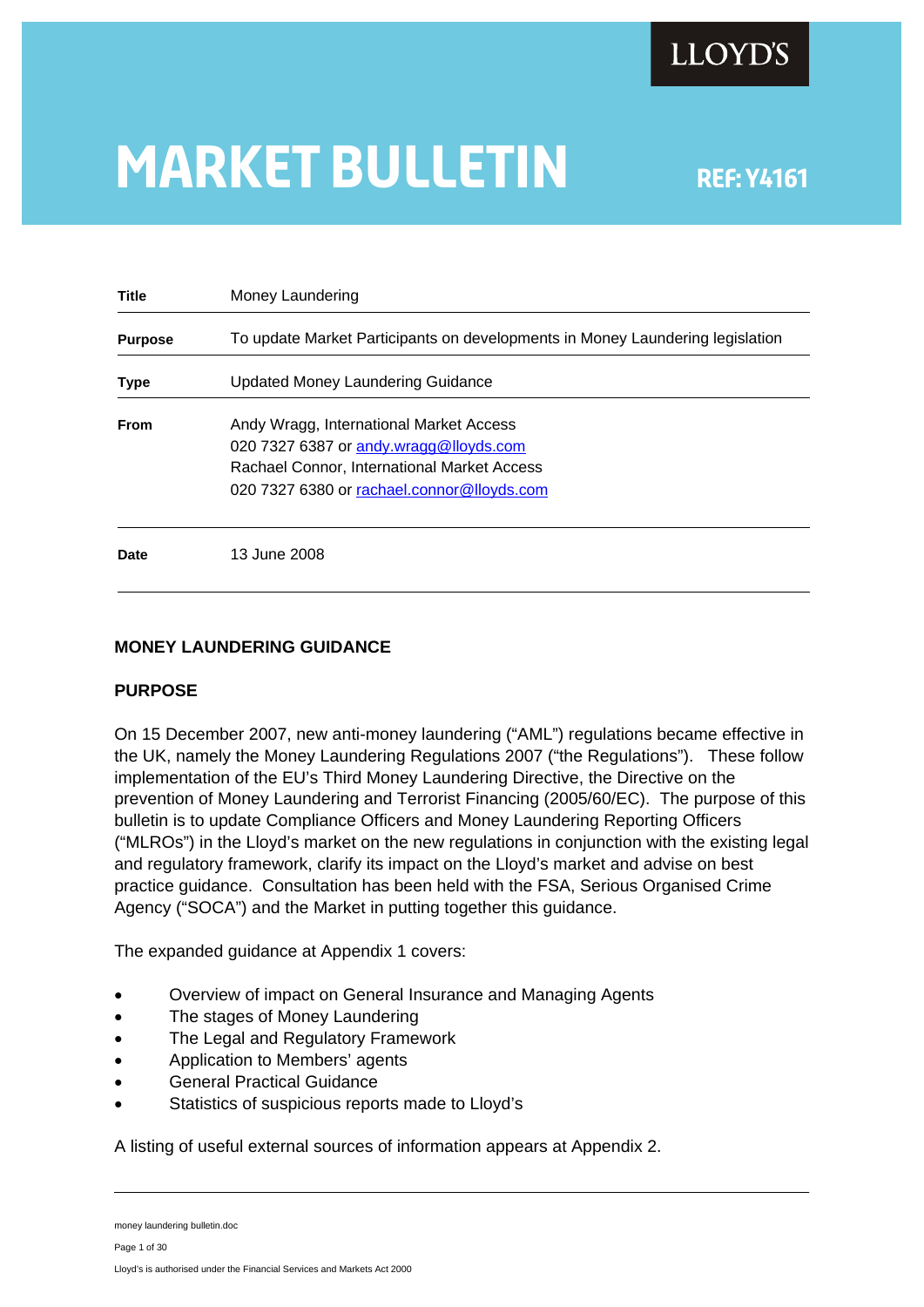## **SUMMARY OF KEY GUIDANCE POINTS**

## *Scope of Legislation*

- General insurance and most managing agents fall outside the regulated sector for Proceeds of Crime Act ("PoCA") and the Regulations but fall within those offences under PoCA which apply to all persons and the non regulated sector as well as offences under the Terrorism Act ("TACT") 2000 which apply to all persons.
- Members' agents and life syndicates fall under the regulated sector of PoCA and the 2007 Regulations as well as TACT 2000.

# *PoCA and TACT offences*

- The PoCA offences and their application to each sector or to all persons are:
- o **Concealing etc (s.327)\* All Persons**
- o **Arrangements (s.328)\* All Persons**
- o **Acquisition, use and possession (s.329)\* All Persons**
- o **Disclosure requirements** (**s.330) Regulated sector/any staff, (s.331) Regulated Sector/nominated officer, (s.332) - Non-regulated Sector/other nominated officers)**
- o **Tipping off:** 
	- **Disclosing a Suspicious Activity Report ("SAR")/investigation (s.333A (1) and s.333A (3)) - Regulated sector**
	- **Prejudicing an investigation (s.342 2 (a))- Non-regulated sector, and (s.342 2 (b)) - All Persons**

## **\****Primary Offences*

- A SAR made to SOCA under PoCA which may include consent to proceed with a transaction is a defence to a disclosure offence.
- A disclosure to Lloyd's MLRO, Sean McGovern, from the Market for the purposes of reporting to SOCA, will not constitute a Tipping off offence.
- Certain disclosures to parties other than SOCA are permitted including disclosure to a person's supervisory authority and will not trigger the Tipping Off offences.
- Consent from SOCA is required to proceed with a transaction which is suspected to involve suspicious activity. This can be requested from SOCA via Lloyd's MLRO or by the managing agent/members agent itself.

Page 2 of 30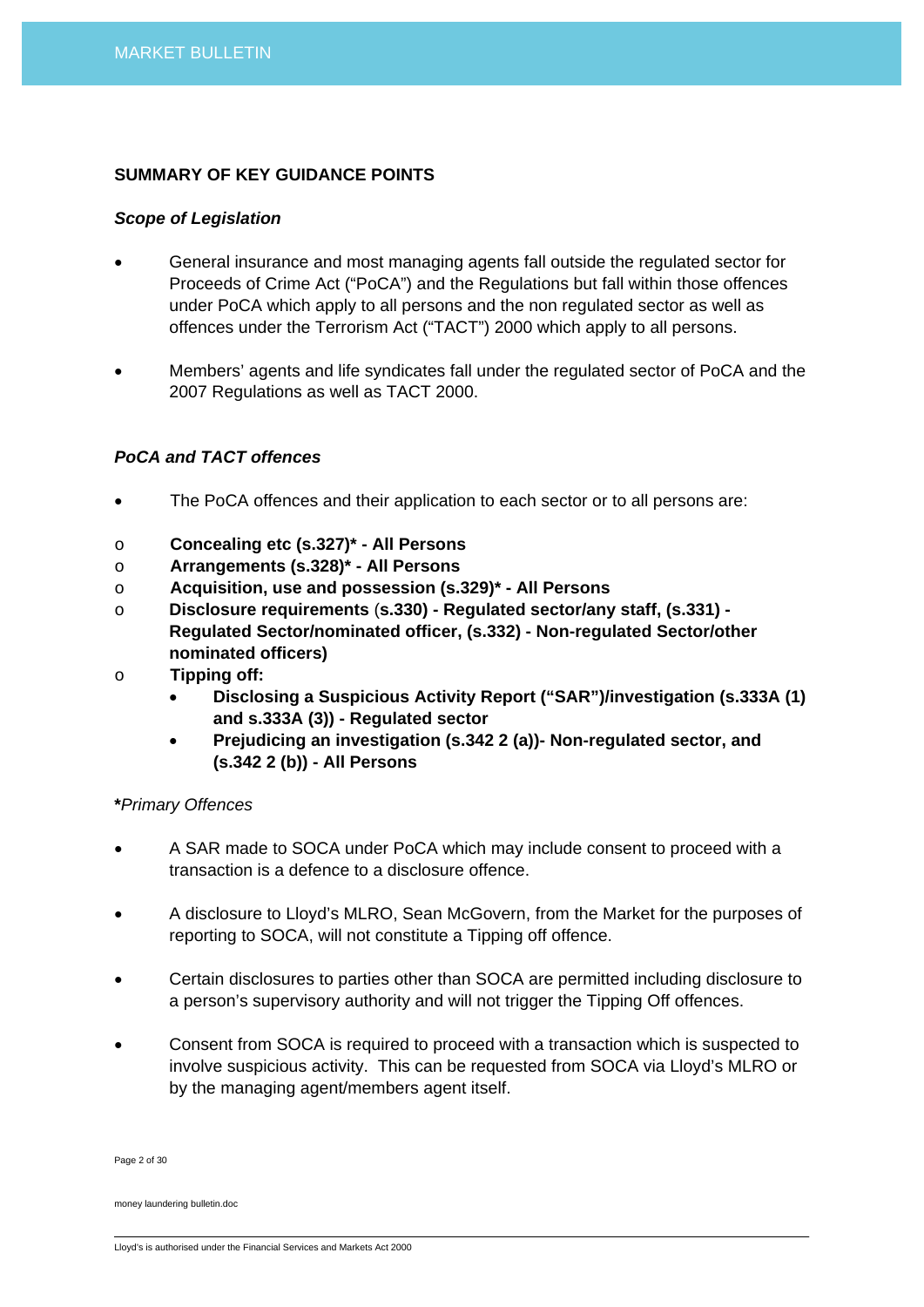- If 7 working days have expired without a response from SOCA or if consent has been refused by SOCA but a further 31-day period has expired without any notification whether law enforcement has acted to restrain the transaction, then the transaction can go ahead.
- All MLROs will commit an offence if they consent to an employee to carry out a transaction falling under a primary offence without obtaining consent from SOCA first.
- If SOCA deems consent is not required, the already submitted disclosure can be treated as a standard SAR. Managing/members' agents should record SOCA's decision and the reason given.
- The maximum penalty for the primary offences is 14 years' imprisonment or a fine or both on conviction on indictment; and on summary conviction, a maximum imprisonment of 6 months or a fine or both.
- The disclosure and tipping off offences carry a maximum penalty of 5 years imprisonment on conviction on indictment and again on summary conviction, a maximum of 6 months imprisonment. Failure to disclose may facilitate the money laundering transaction and in so doing trigger a primary offence and a maximum penalty of 14 years imprisonment.
- TACT 2000 has one money laundering offence applicable to all persons:
	- o **Facilitation or retention or control of terrorist property by concealment, removal from jurisdiction, by transfer (S18**)
- TACT disclosure requirements are under S19 for the non regulated sector to report to their MLRO where information comes to light in the course of business and under S21A for the regulated sector.
- The money laundering offence under TACT (section 18) carries a maximum penalty of 14 years imprisonment, whilst the disclosure offences on conviction carry a maximum penalty of 5 years imprisonment.

# *Risk Based Approach and Customer Due Diligence*

• The Regulations apply to the regulated sector i.e. members' agents and life syndicates. General insurers and most managing agents have no legal obligation to comply with the Regulations, however Lloyd's recommends that its measures are implemented on a risk based, best practice approach.

Page 3 of 30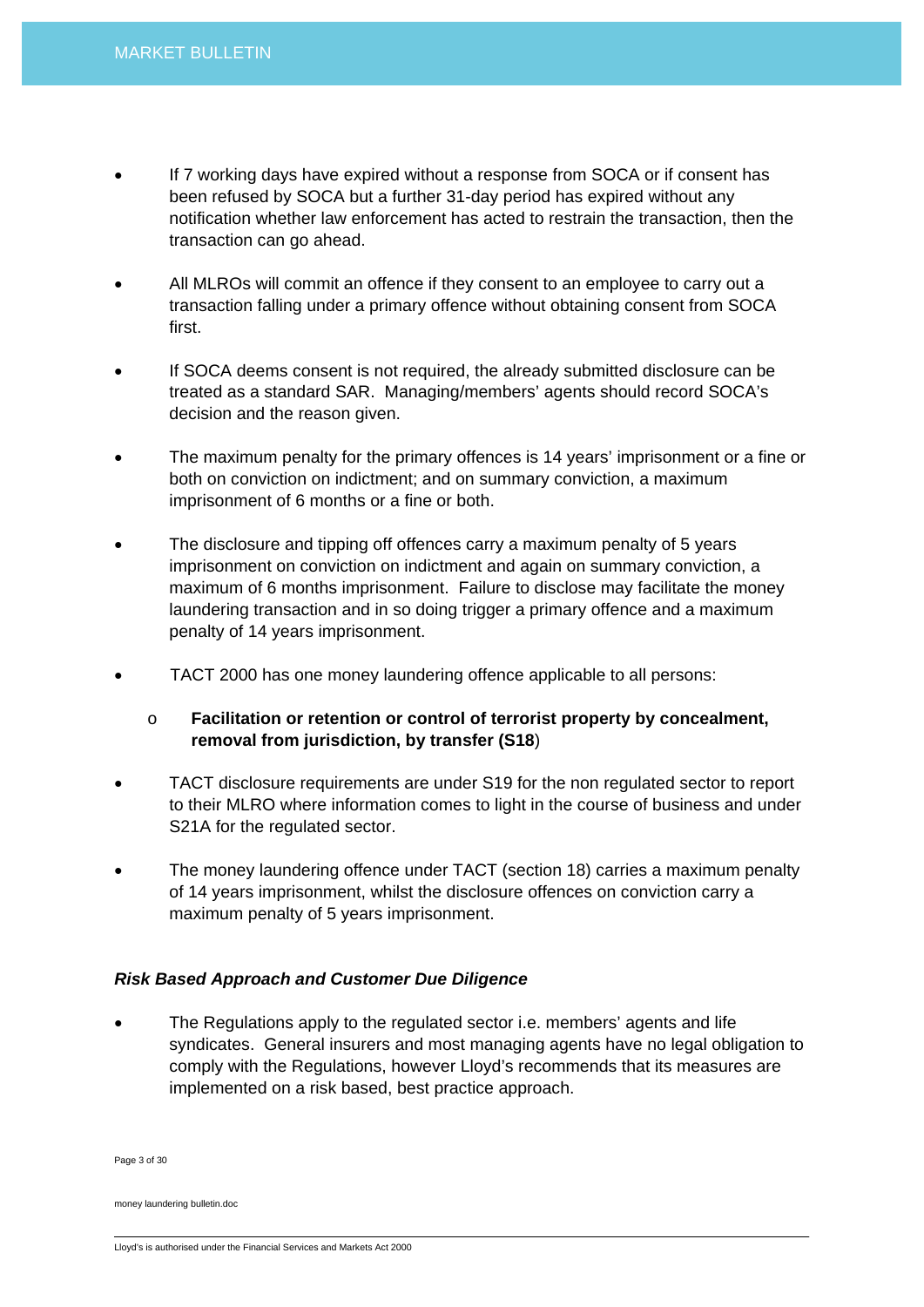- The Regulations require that a risk based approach ("RBA") towards customer due diligence is adopted by assessing whether a customer requires enhanced, simplified or no due diligence, due to its risk profile. A firm must be able to demonstrate to its supervisory authority (e.g. FSA) that the extent of CDD measures is appropriate in view of its financial crime risks.
- CDD should be carried out when "establishing a business relationship" or "carrying out an occasional transaction" to verify the adequacy or veracity of previously obtained information or where there is a suspicion of money laundering or terrorist financing but a risk assessment of the type of customer, business relationship, product, transaction or jurisdiction will determine the extent of CDD checks required.
- However, the CDD requirements not only require verifying the identity of the customer (using reliable and independent documentation) but also where applicable to identify and verify the identity of the beneficial owner and to obtain information on the purpose and intended nature of the business relationship.
- If CDD measures cannot be complied with, a regulated sector firm should cease the transaction/relationship and consider making a SOCA referral.
- Simplified CDD is appropriate where customers/transactions/products fall within certain categories considered lower risk and enhanced CDD is applicable where higher risk is perceived such as where a customer has not been physically identified and transactions involving politically exposed persons ("PEPS").
- Ongoing monitoring should be carried out to ensure customers' profiles are consistent and information up to date.
- The Regulations allow reliance on third parties for carrying out CDD (these third parties are defined in the Regulations) as long as the third party consents to their evidence being used. The firm requesting CDD is still responsible for any failure to apply CDD despite such reliance.

## *Compliance requirements and reporting procedures*

• FSA SYSC rules 3.2 6A – 3.2.6J relate to financial crime but do not apply to general insurance. However, the general provision under 3.2.6 applies to all firms including general insurers and requires firms to have effective systems and controls, such as training, management reporting, risk management policies and money laundering risk management policies to prevent financial crime. Life syndicates/members' agents are caught by all of the above however Lloyd's expects managing agents to follow all of the SYSC principles.

Page 4 of 30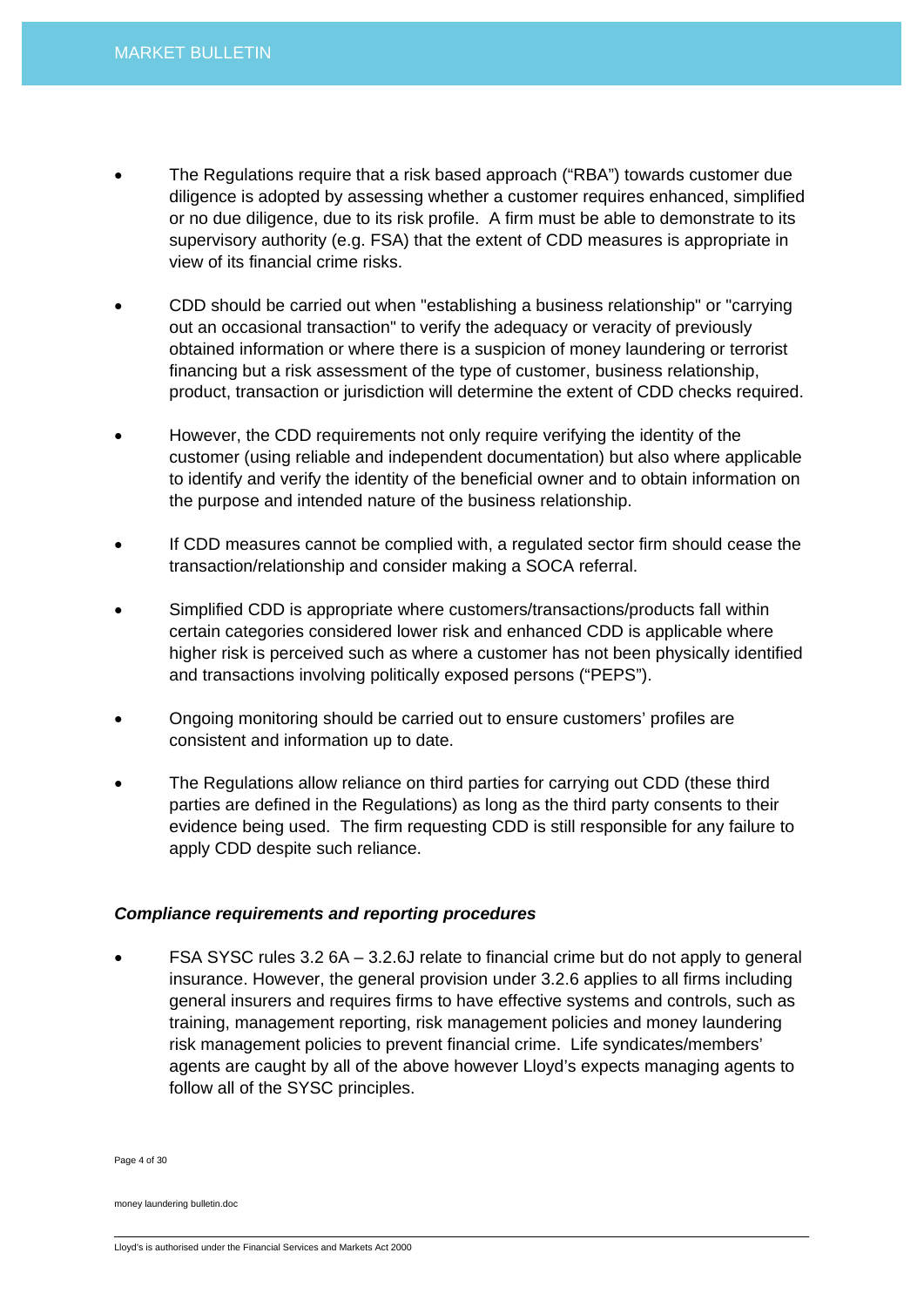- The Joint Money Laundering Steering Group ("JMLSG") Guidance 2007 advises regulated firms how to comply with legal and regulatory anti-money laundering ("AML")/counter terrorist financing ("CTF") obligations. It is formally approved by HMT and the FSA will take into account whether a firm has followed it. It is also useful for non regulated firms to follow to encourage and demonstrate best practice.
- Managing agents should have procedures in place for staff to report to their MLRO suspicious transactions that are declined (protected disclosures) or transactions requiring consent (authorised disclosures) for onwards reporting to SOCA via Lloyd's MLRO if applicable.
- Decisions and reasons not to make disclosures should be recorded by the MLRO.
- Declination of a fraudulent claim does not require reporting under PoCA although it can be reported to the Police as a fraud. If however a claim is suspected of being fraudulent but there is no evidence to decline it, we have been advised that managing agents should request consent from SOCA to pay it.
- Managing agents can report directly to SOCA but there are advantages e.g. trend analysis if reports are made to Lloyd's MLRO for onward transmission to SOCA. (Again, a disclosure to Lloyd's for the purposes of reporting to SOCA, will not constitute a tipping off offence.)
- Underwriting agents' disclosure requirements should be satisfied by making a report to Lloyd's MLRO, Sean McGovern, who has delegated the function to the International Regulatory Risk team. This can be achieved by reporting directly to Andy Wragg (see below) and to [mlro@lloyds.com](mailto:mlro@lloyds.com)
- There are a number of factors which might give rise to a suspicion for business conducted in the Lloyd's Market. For a list of examples, see the extended guidance in Appendix 1.
- AML procedures should be documented and include recognising and reporting suspicious transactions, training and record keeping. They should be reviewed and enhanced if required.
- AML procedures should assess the risk profile of each business area i.e. products/channels/countries/reputational risk.
- Staff training should be provided at least every 2 years and should be properly documented and recorded.
- Records should be retained for at least 5 years.

Page 5 of 30

Lloyd's is authorised under the Financial Services and Markets Act 2000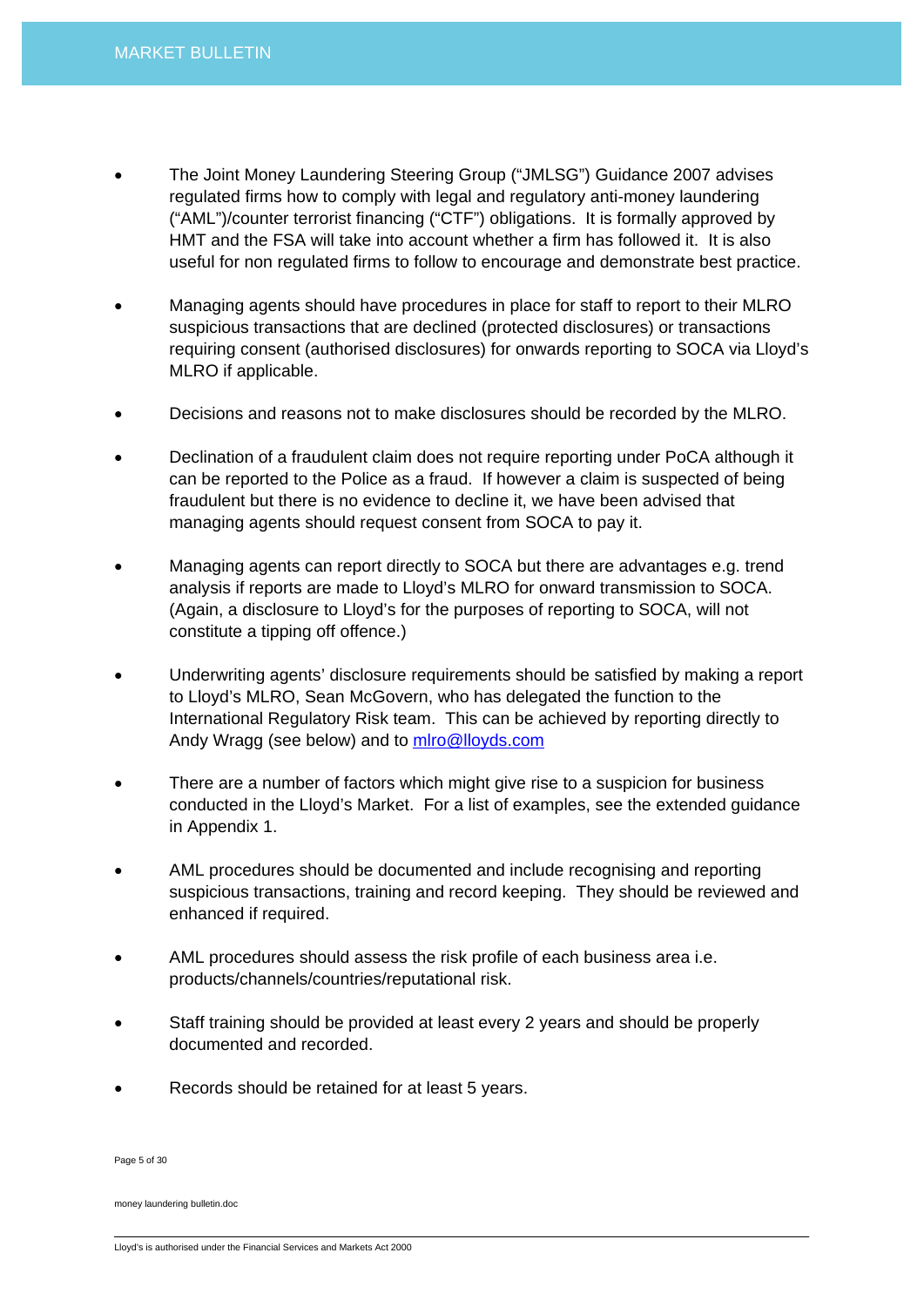### *Ongoing Activity*

An appropriate RBA may be difficult to assess as there is little practical guidance for general insurers as to the measures that can be implemented as well as risk profiles varying between managing agents. Lloyd's recognises that managing agents would benefit from more assistance on this subject. Later this year, the International Regulatory Risk and Operational Risk teams will be conducting a review of all managing agents' AML/CTF/financial crime procedures so that an analysis can be drawn up and shared with the Market, which will include practical examples of factors to consider for a RBA.

This bulletin has been sent to all managing agents, approved run-off companies and members' agents and is provided to Lloyd's accredited brokers for information.

If you have any questions on this bulletin please contact Andy Wragg on 020 7327 6387 or at [andy.wragg@lloyds.com](mailto:andy.wragg@lloyds.com) or Rachael Connor on 020 7327 6380 or at [rachael.connor@lloyds.com](mailto:rachael.connor@lloyds.com)

Page 6 of 30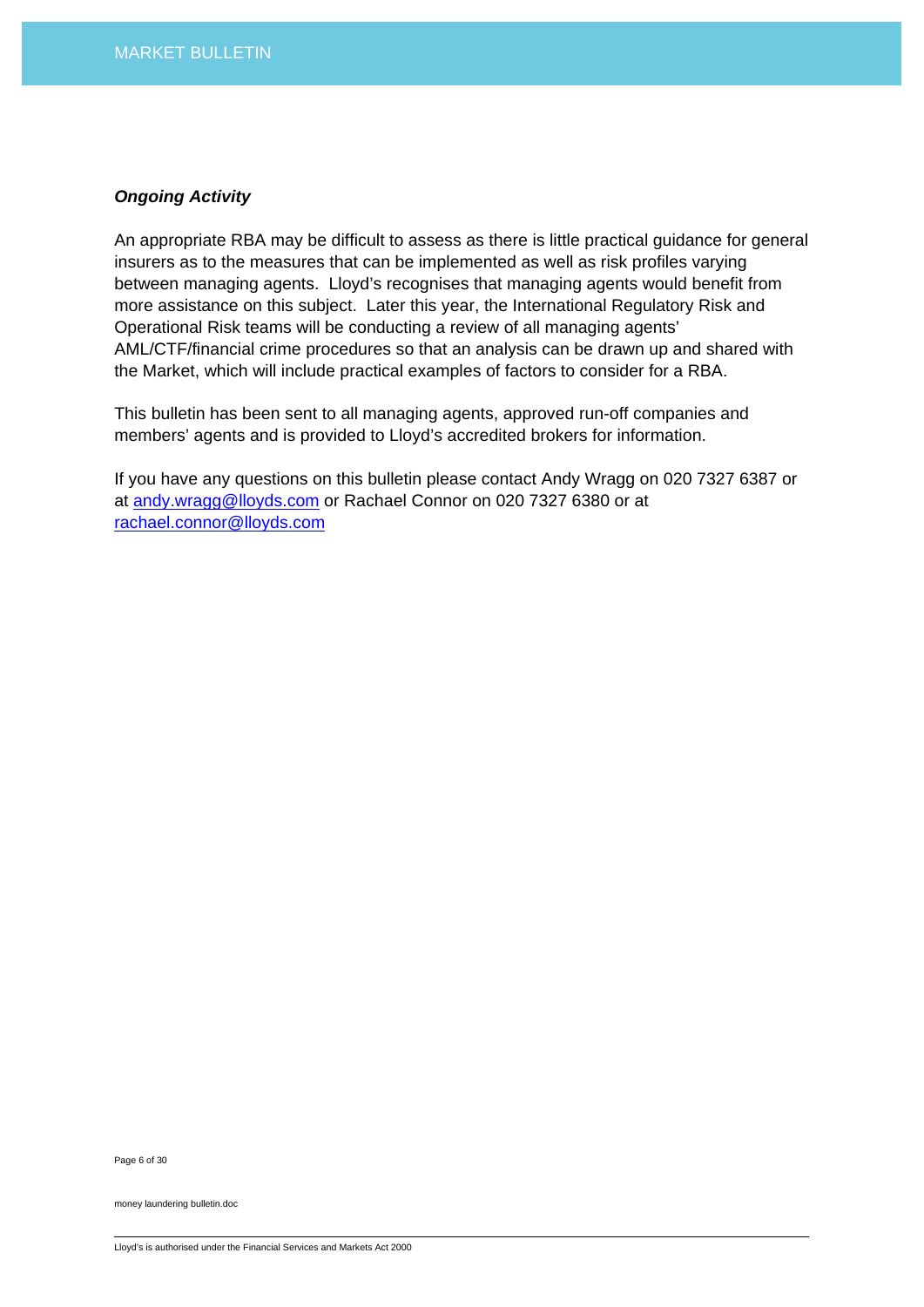## **APPENDIX 1**

## **EXPANDED MONEY LAUNDERING GUIDANCE**

## **1. IMPACT ON GENERAL INSURANCE AND MANAGING AGENTS**

The Home Office estimates that organised crime generates over £20 billion of social and economic harm to the UK every year. All serious acquisitive crime (obtaining criminal property) is most likely to involve money laundering and can result from a number of things such as drug trafficking, handling stolen goods, trading counterfeit goods, false claims and corruption, to name a few, as well as from the traditional method of money laundering, i.e. trying to turn funds from criminal activity into clean money.

It is considered that the money laundering risk facing general insurance is lower in comparison to other financial sectors. For this reason, the insurance industry falls outside the money laundering regulated sector where general insurance is concerned.

Managing agents conducting general insurance are however subject to an element of the risk of money laundering. They are caught under those sections of Proceeds of Crime Act ("PoCA") and the Terrorism Act 2000 ("TACT") which apply to all Lloyd's market participants such as the primary offences of concealing, arranging and acquisition/use/possession and to the related "failure to disclose" and "prejudicing an investigation" offences that are applicable to the "non-regulated" sector. (See 4.1 and 4.3.) Therefore managing agents should be implementing procedures to comply with existent anti-money laundering legislation**.** Guidance on implementing procedures as well as reporting and recognising suspicious transactions are discussed at sections 6, 9 and 10 of this bulletin.

# **2**. **MEMBERS' AGENTS AND LIFE SYNDICATES**

The Money Laundering Regulations 2007 ("the Regulations"), in following the scope of the 2003 Regulations, apply to members' agents and life syndicates.

In particular, the Regulations set out obligations to have systems and controls in place to identify procedures for new customers and to prevent and detect money laundering. Members' agents and life syndicates must obtain sufficient information in respect of a member/new member/applicant for life assurance in order to comply with the Regulations.

Detailed guidance on the steps firms should take to establish appropriate identification procedures to mitigate the money laundering risks posed by their customers is contained in the Joint Money Laundering Steering Group ("JMLSG") guidance notes for the financial sector. More detail on the purpose of the JMLSG and the guidance is set out at section 4.5 of this bulletin but in brief, members' agents and life syndicates will find useful Part 1, Chapter 5 of the JMLSG guidance, which explains how a firm can meet its legal obligations in the area of customer due diligence, including information to identify the customer and

Page 7 of 30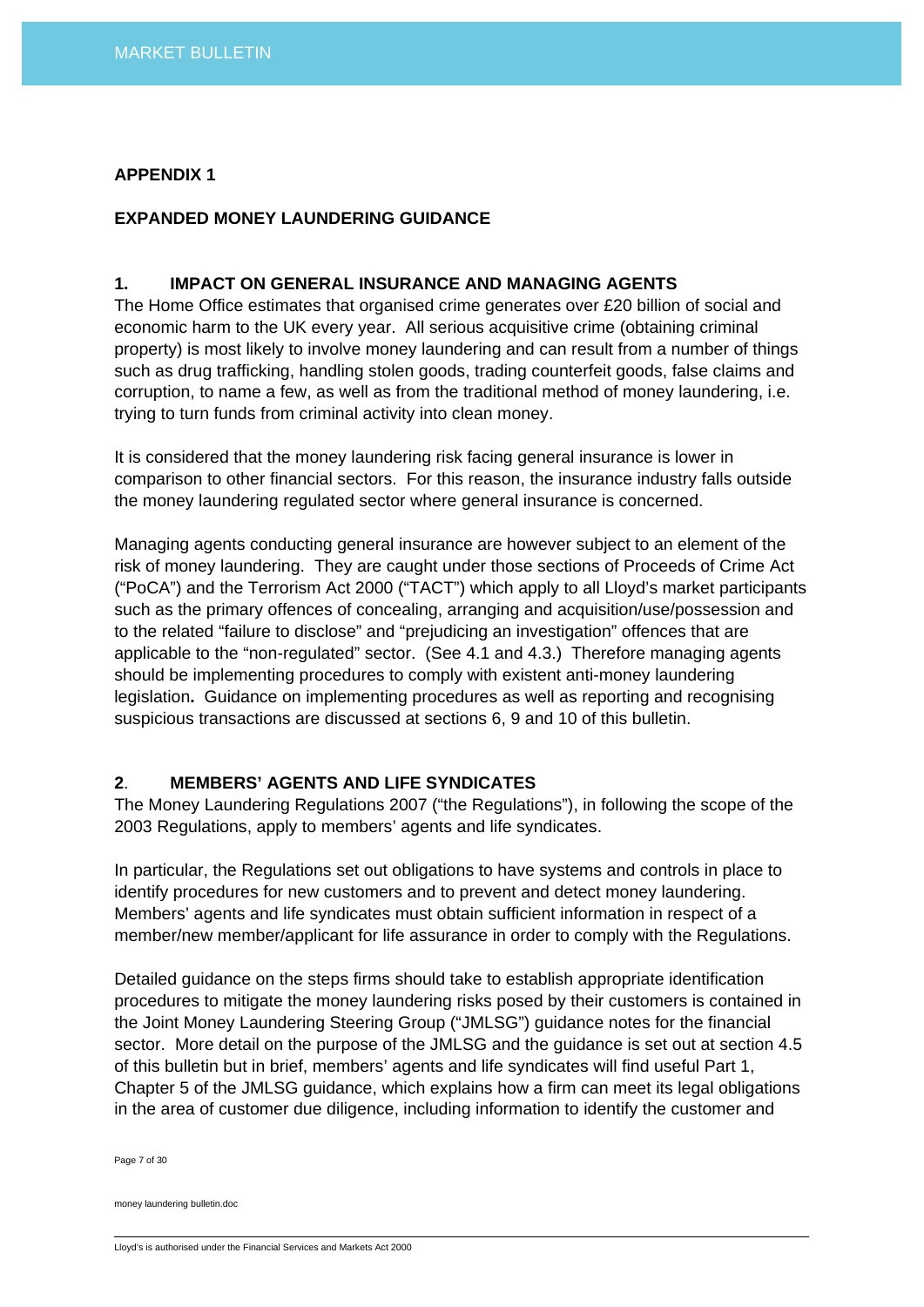understand the customer's circumstances such as source of funds/wealth. Part 2 of the JMLSG guidance consists of industry specific advice which will also assist members' agents and the life market with AML compliance.

The Regulations make it a criminal offence if the requirements to establish adequate and appropriate policies and procedures to prevent money laundering are not met by those to whom it applies, (regardless of whether or not money laundering actually takes place) and a relevant person (as defined in the Regulations) can, if found guilty, be liable to a fine and/or a prison sentence of up to two years.

## **3. STAGES OF MONEY LAUNDERING**

The money laundering process can be broken down into 3 stages.

**Placement** - This is the physical disposal of criminal proceeds. In most cases, the proceeds normally take the form of cash which the criminal will attempt to place in the financial system.

**Layering** - This is the separation of criminal proceeds from their source by the creation of layers of transactions designed to disguise the source of funds and provide the appearance of legitimacy. This is the most likely stage at which insurers would become involved in the money laundering process.

**Integration** - Providing the layering process has been successful, integration places the criminal proceeds back into the economy in such a way that they appear to be legitimate funds or assets.

# **4. THE LEGAL AND REGULATORY FRAMEWORK**

The UK legislation which impacts upon the prevention of money laundering and terrorist financing currently consists of:

- The Money Laundering Regulations 2007
- PoCA 2002 (as amended)
- The Terrorism Act 2000
- FSA Handbook Provisions including SYSC 3.2.6 (see 4.4 for further information)

Guidance also exists, including:

• Joint Money Laundering Steering Group ("JMLSG") guidance (updated November 2007)

# **4.1 PROCEEDS OF CRIME ACT (2002) AS AMENDED ("POCA")**

Page 8 of 30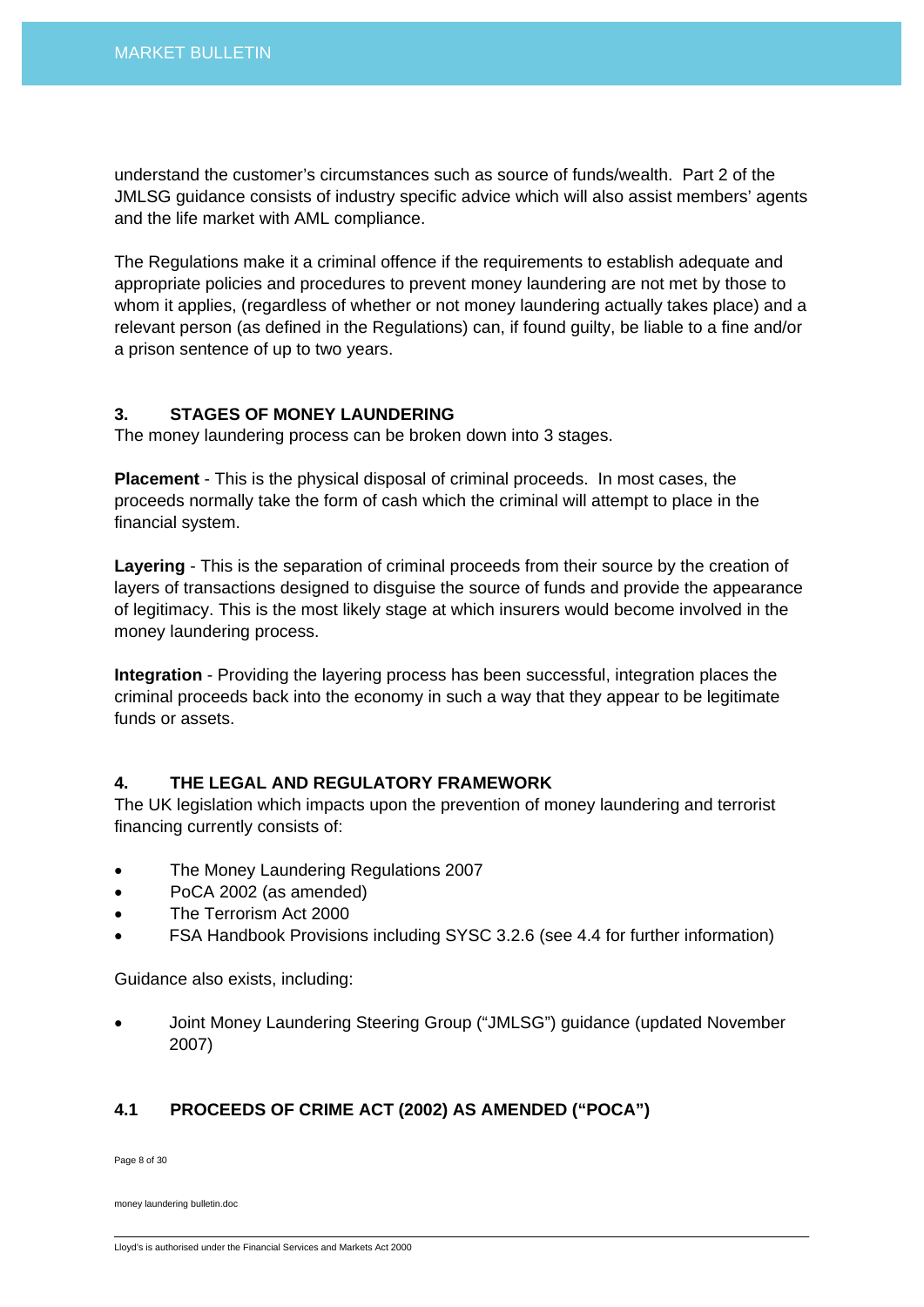PoCA is a single set of money laundering offences applicable throughout the UK to the proceeds of all crimes. The offences have a broader definition than the commonly understood definition of money laundering (i.e. the movement, layering and concealment of criminal funds) and can relate to activity concerning criminal property. Whilst general insurance is low risk for the concealment and conversion of the proceeds of crime, it is, for example, at risk of fraudulent claims which, if successful, would generate criminal funds. (See section 7 of this bulletin for more details about claims fraud.)

## **4.1.1 Offences**

There are three primary offences under PoCA, detailed below, which apply to both the regulated and non-regulated sectors i.e. to **ALL** Lloyd's market participants. They are:

**Concealing etc (s.327) -** Where someone knows or suspects that the property is the benefit of criminal conduct, or it represents such a benefit then he/she commits an offence if he/she conceals, disguises, converts, transfers or removes that criminal property from England and Wales, Scotland or Northern Ireland.

**Arrangements (s.328) -** An offence is committed by a person if he/she enters into or becomes concerned in an arrangement which he/she knows or suspects facilitates (by whatever means) the acquisition, retention, use or control of criminal property by or on behalf of another person.

**Acquisition, use and possession (s.329) -** An offence is committed if someone knows or suspects that property is the benefit of criminal conduct and acquires, uses or has possession of the property.

## **4.1.2 Disclosure Obligations**

PoCA imposes disclosure obligations with regard to the above offences. The disclosure requirements are different according to whether a firm falls within the "regulated sector" or the "non-regulated sector".  $1$ 

The non regulated sector applies to general insurance and long term insurance business other than qualifying contracts of insurance (as defined in Part 1 of the FSMA (RAO) 2001). For the most part, business conducted by Lloyd's managing agents falls outside the regulated sector. However syndicates writing life business and certain other types of long term insurance business (including permanent health insurance) and members' agents fall within the regulated sector.

The summary of the "failure to disclose" offence for the non-regulated sector is set out below. The "failure to disclose" offences for the regulated sector impose more onerous requirements.

## **S.332 - Non-regulated Sector - failure to disclose - nominated officers**

Page 9 of 30

 $\overline{a}$ 

<span id="page-8-0"></span> $1$  Schedule 9, Part 1 of PoCA defines a business in the regulated sector.

Lloyd's is authorised under the Financial Services and Markets Act 2000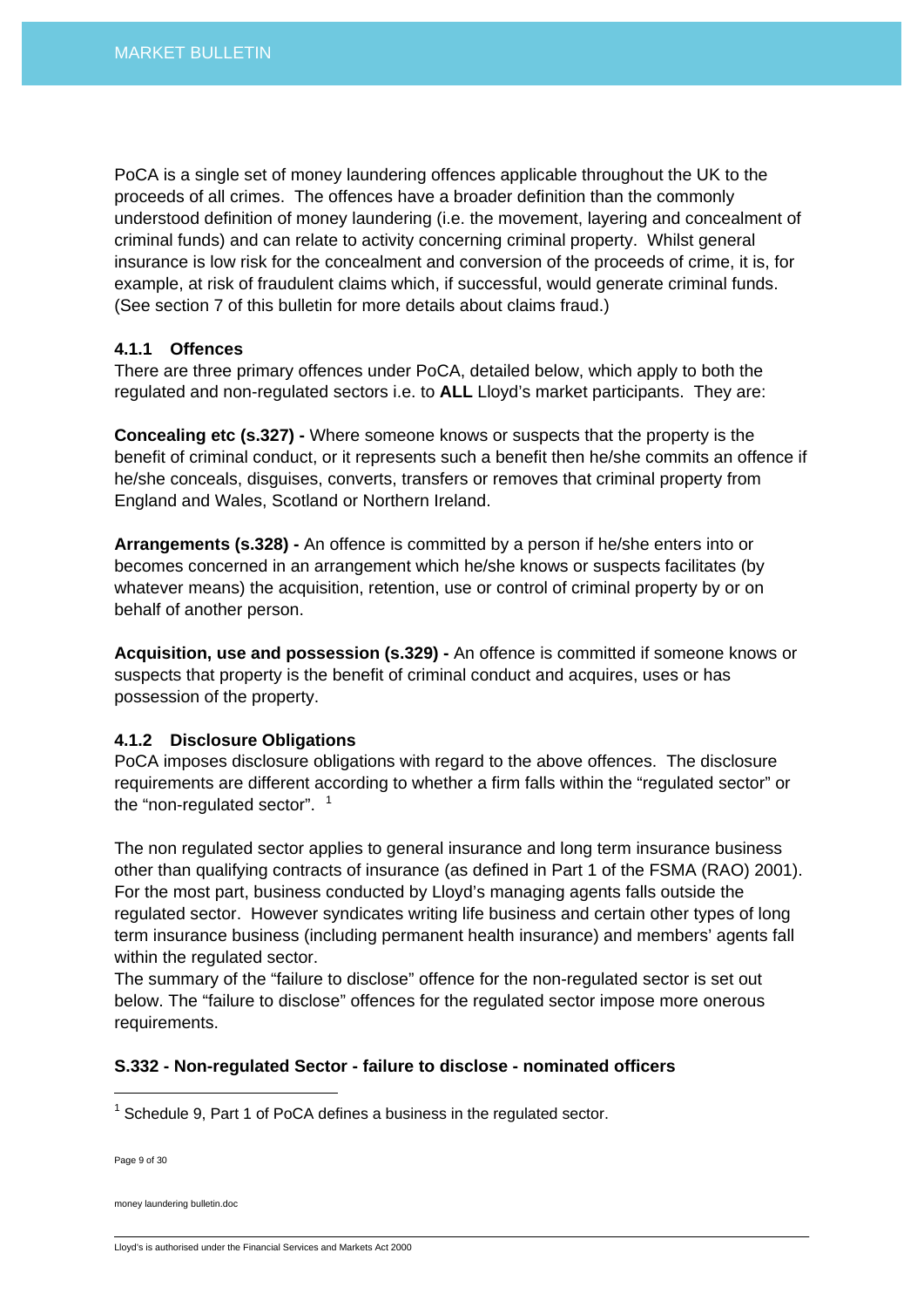For a firm operating outside the regulated sector, a person nominated to receive disclosures under PoCA (often the MLRO) commits an offence if he/she:

- 1. knows or suspects that another person is engaged in money laundering; and
- 2. knows the identity of the money launderer or the whereabouts of the laundered money and he/she believes that the disclosure identifies the money launderer or will assist in identifying the money launderer or the whereabouts of the laundered money; and
- 3. does not make the required disclosure as soon as practicable after the information comes to him/her.

Thus, MLROs/nominated officers in the non-regulated sector must assess suspicious activity reports made to them and if conditions 1 to 2 are satisfied they must make the appropriate disclosure.

Technically, the offence of non-disclosure in the non regulated sector is applicable to nominated officers only and not to other staff. However it should be noted that if staff were to fail to report a transaction they were suspicious of they could still find themselves facing a primary offence. For example, if the transaction went ahead and resulted in a crime being committed, the staff member may be deemed to have assisted the criminal to launder the proceeds of his/her activities (see 4.1.6 Penalties below).

The disclosure requirement is satisfied by making a report to the Serious Organised Crime Agency ("SOCA"). (See Section 6, Reporting Suspicious Transactions.)

# **S330 - Regulated Sector - failure to disclose - any staff**

A person commits an offence if:

- 1. he/she knows or suspects or has reasonable grounds for knowing or suspecting that another person is engaged in money laundering; and
- 2. that the information or other matter on which his/her knowledge/suspicion is based or which gives reasonable grounds for such knowledge or suspicion came to him/her in the course of business in the regulated sector; and
- 3. he/she does not make the disclosure as soon as practicable after the information/matter comes to him/her.

The disclosure must be made to a nominated officer or to a person authorised i.e. SOCA for the purposes under PoCA.

# **S331 - Regulated Sector - failure to disclose - nominated officers**

A person nominated to receive disclosures commits an offence if:

1. he knows or suspects or has reasonable grounds to know or suspect that another person is engaged in money laundering; and

Page 10 of 30

Lloyd's is authorised under the Financial Services and Markets Act 2000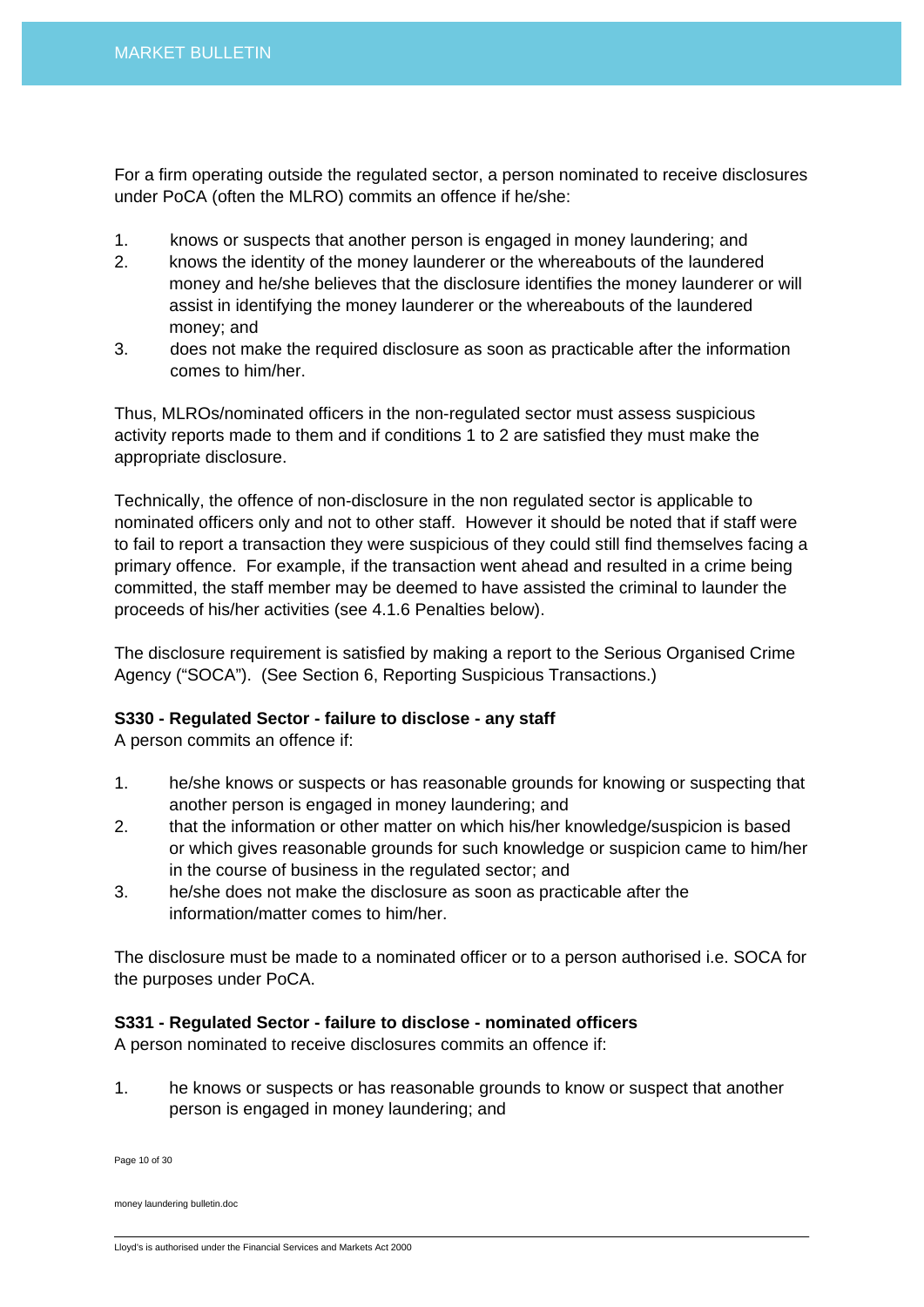- 2. that the information on which his knowledge or suspicion is based or which gives reasonable grounds for such knowledge or suspicion came to him as a consequence of a disclosure under section 330 above; and
- 3. If he does not make the required disclosure as soon as practicable after the information or other matters come to him.

The person does not commit an offence if he/she has a reasonable excuse (not defined) for not disclosing the information or other matter.

It is a defence to the three offences above that disclosure of the potential offence has been made to SOCA and consent to proceed has been sought (if appropriate) or that there are reasonable grounds for non disclosure.

## **4.1.3 Tipping off**

The tipping off offences are contained in the Proceeds of Crime Act 2002 as amended by the Proceeds of Crime Act 2002 (Amendment) Regulations 2007 (POCA regulations 2007).

There are also tipping off offences for terrorist property in TACT, as amended by the TACT Regulations 2007.

## **S333A - Tipping off - regulated sector – all staff**

There are two tipping off offences under this section, both of which apply to the regulated sector:

# **S333A (1) - Disclosing a suspicious activity report ("SAR") – regulated sector – all staff**

It is an offence to disclose to a third party that a SAR has been made by any person to SOCA, a nominated officer, the police or an officer of Revenue and Customs if such disclosure is likely to prejudice any investigation that might be conducted as a result of the SAR. This offence can only be committed after a SAR has been made, if it is known or suspected that such disclosure is likely to prejudice any investigation related to that SAR and the information upon which the disclosure is based came to light in the course of business in the regulated sector.

## **S333A (3) - Disclosing an investigation – regulated sector – all staff**

It is an offence to disclose that an investigation into a money laundering offence is being, or may be, carried out if such disclosure is likely to prejudice the investigation. The offence can only be committed if the information on which the disclosure is based came to the person in the course of business in the regulated sector and the offence can be committed even if a person is unaware that a SAR has been submitted.

Page 11 of 30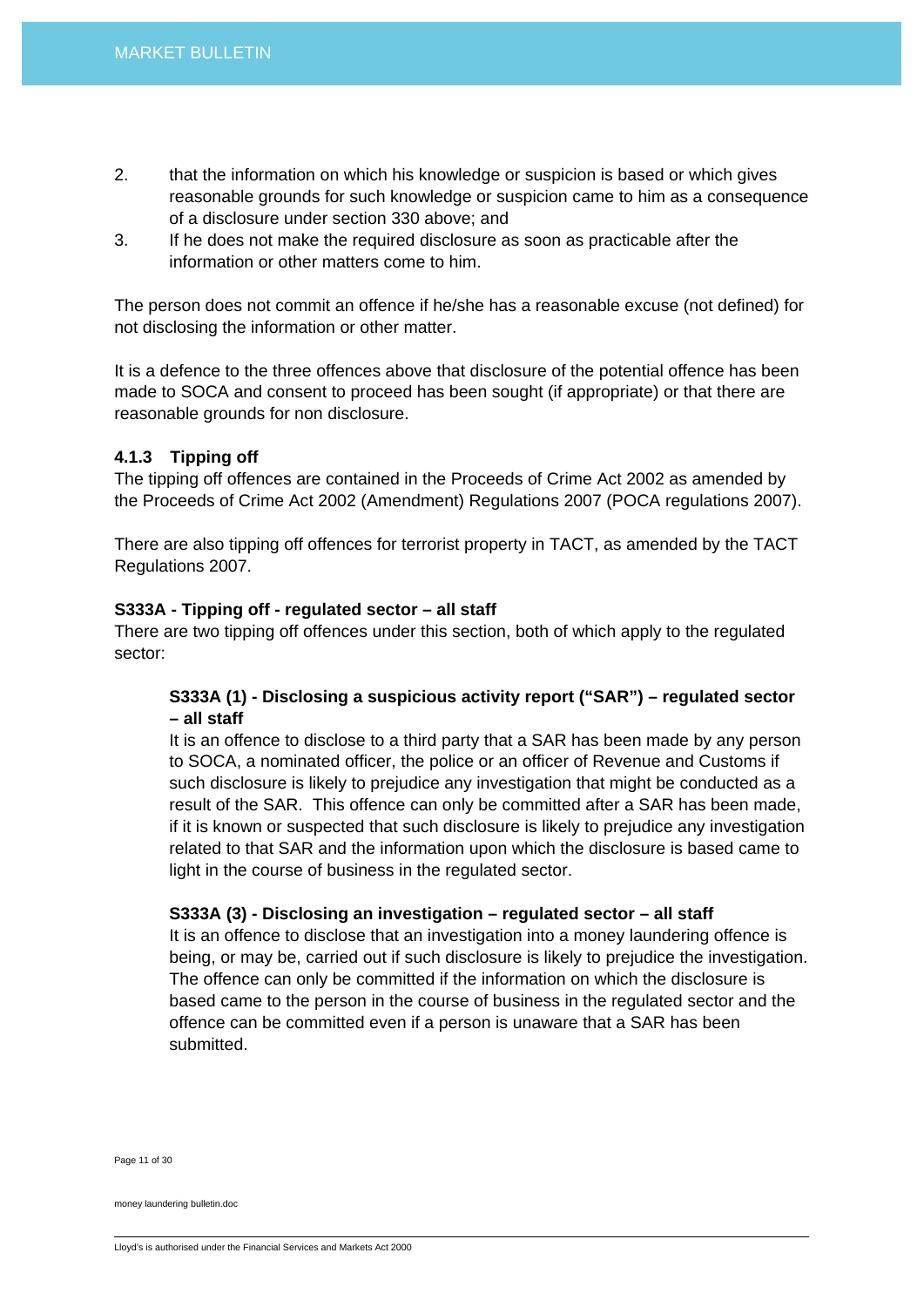## **S342 - All Sectors - Prejudicing an investigation**

S342 was amended by Paragraph 8 of TACT and PoCA Regulations 2007. The offence in 342 (2) (a) only applies to those outside the regulated sector. The offence in S342 (2) (b) applies to all persons:

# **S342 (2) (a) - Non-regulated Sector - Prejudicing a confiscation, civil recovery or money laundering investigation - any staff**

This offence applies to the non-regulated sector and relates to the offence of a person disclosing knowledge or suspicion that an investigation is being or about to be carried out and that such disclosure is likely to prejudice an investigation.

# **S342 (2) (b) - All Sectors - Falsification, Concealing, Destruction of records any staff**

Any person will commit an offence under S342 (2) (b) if he/she falsifies, conceals, destroys, otherwise disposes of, or causes or permits the falsification, concealment, destruction or disposal of, documents relevant to the investigation unless he/she does not know or suspect that the documents are relevant to the investigation or he/she does not intend to conceal any facts disclosed by the documents from any appropriate officer carrying out the investigation.

## **S342 – Defences – All sectors**

A person does not commit an offence under S342 if:

- he/she does not know or suspect that such disclosure is likely to prejudice an investigation;
- the information on which the disclosure is based came to the person in the course of a business in the regulated sector;
- the disclosure is made in the exercise of a function under the Proceeds of Crime Act 2002;
- he/she is a professional legal adviser and the disclosure is either to a client (or client representative) of the professional legal adviser in connection with the giving of legal advice to the client or to any person in connection with legal proceedings or contemplated legal proceedings, provided that a disclosure is not made with the intention of furthering a criminal purpose.

# **4.1.4 Permitted Disclosures**

Certain disclosures to parties other than SOCA are permitted and which will not result in an offence under S333A. The disclosures must fall within the following categories:

• S333B - disclosures within an undertaking or group, including disclosures to a professional legal adviser or relevant professional adviser;

Page 12 of 30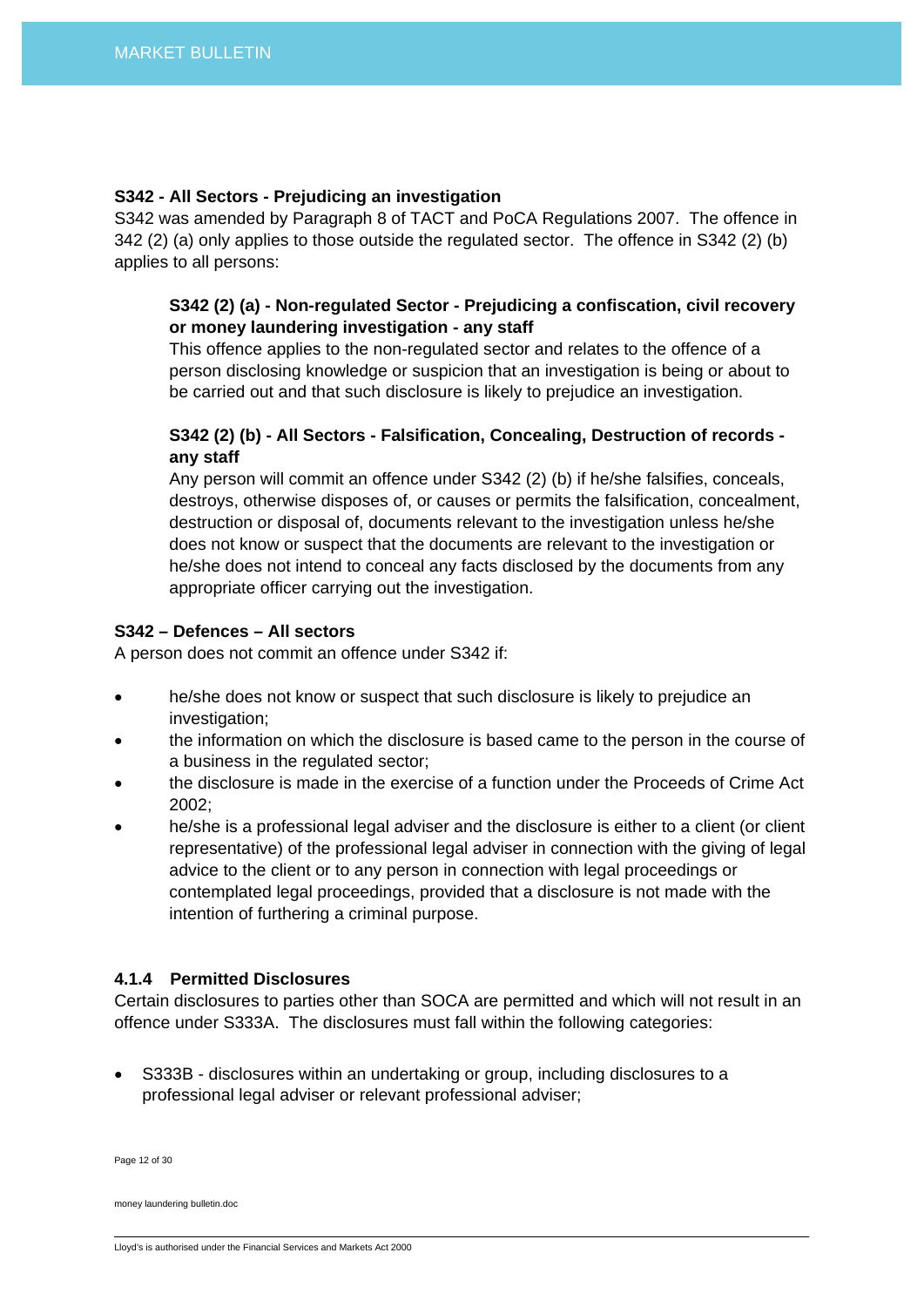- S333C disclosures between institutions, including disclosures from a professional legal adviser to another professional legal adviser;
- S333D disclosures to your supervisory authority, i.e. FSA.

S333D, permission to disclose to a person's supervisory authority, means that the regulated sector e.g. members' agents and life syndicates, may make a disclosure to the FSA as a supervisory authority, if required.

In addition, whilst Lloyd's is no longer listed as a Supervisory Authority under PoCA, a disclosure by the non-regulated sector (managing agents) to Lloyd's for the purposes of reporting a suspicious transaction to SOCA will not trigger the tipping off offence of prejudicing an investigation (see S342 (2) (a) (p12)), as the disclosure to Lloyd's will be in advance of any money laundering investigation conducted by the authorities.

Where a SAR has already been made and further enquiries are necessary, great care should be taken to ensure that the subject of the disclosure does not become aware that his/her name has been brought to the attention of the authorities. Lloyd's MLRO is available for consultation where there is uncertainty on how to proceed.

The JMLSG advises that where insurers have filed a consent request (see below) and SOCA are making enquiries, and if the insured files a complaint with the Financial Ombudsman because of the delay, it is permissible to notify the Ombudsman's legal team who will liaise with SOCA as appropriate without notifying the insured of SOCA's own investigation. The Ombudsman, once notified of a SAR to SOCA, is also subject to the tipping off offence under PoCA.

# **4.1.5 S336 - Obtaining consent to proceed with a transaction**

If a disclosure involves a transaction, not yet carried out, and which is suspected to involve suspicious activity, then consent can be requested from SOCA to proceed with the transaction (if required). This is known as an "authorised disclosure". Appropriate consent to proceed with a transaction can be provided by Lloyd's MLRO but only where a disclosure has been made by him to SOCA and:-

- SOCA's consent has been obtained; or
- 7 working days have expired without a response being received from SOCA; or
- Consent has been refused by SOCA but a further 31-day period has expired without notification that law enforcement has taken further action to restrain the transaction.

All MLROs will commit an offence under s.336 if they give consent to an employee to carry out a prohibited act (i.e. a primary money laundering offence) if they do not obtain consent from SOCA in accordance with the above requirements.

Page 13 of 30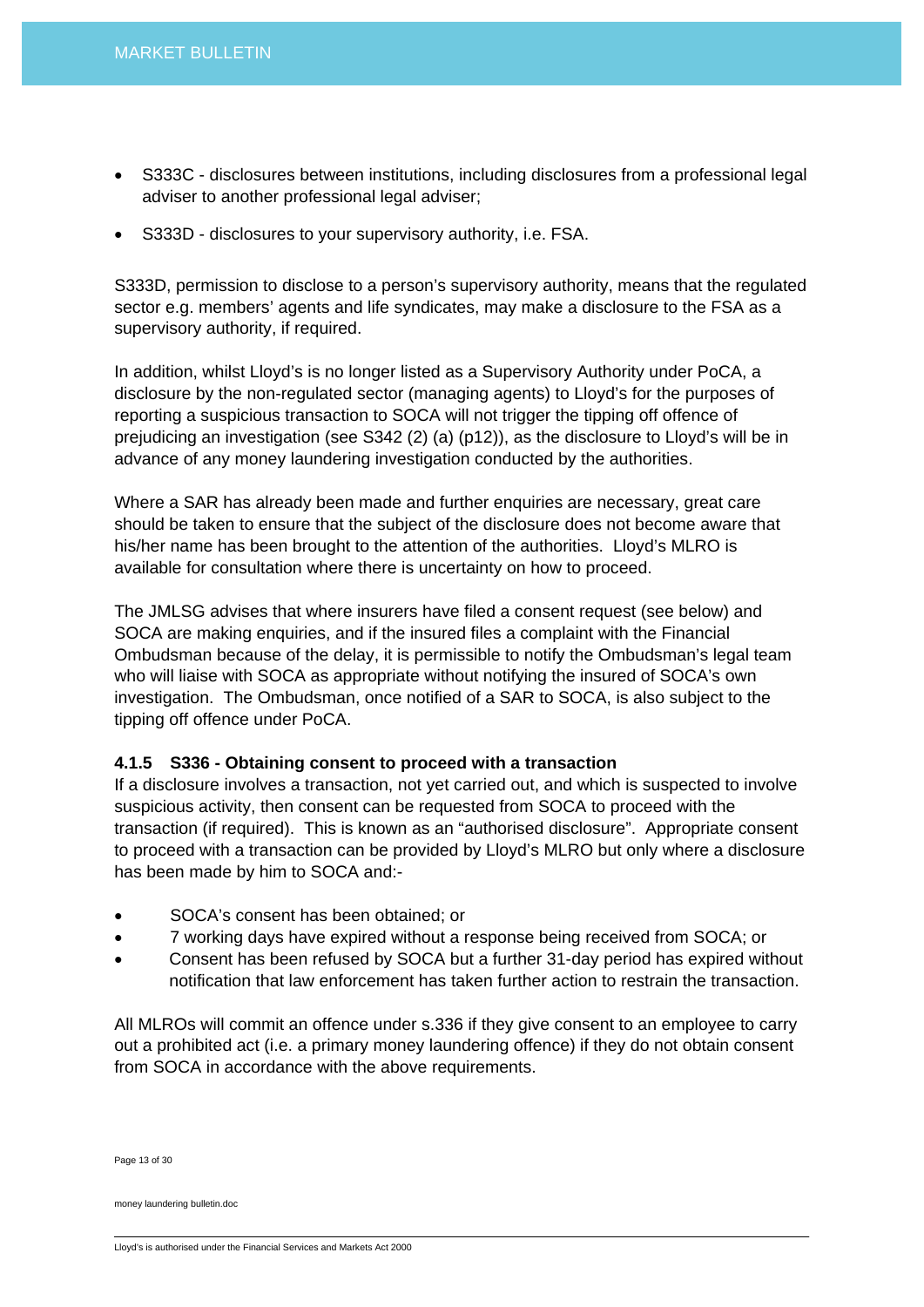All disclosures and consent requests can be made to Lloyd's MLRO (see section 6 for guidance) for onward transmission to SOCA.

If SOCA deems that consent is not applicable but that the already submitted disclosure can be treated as a standard SAR, known as a "protected disclosure", then managing/members' agents should record the decision and the reason given. See section 6, Reporting Suspicious Transactions for the definition of a protected disclosure.

## **4.1.6 Penalties**

The primary offences (sections 327, 328 or 329) carry a maximum penalty of 14 years imprisonment or a fine or both on conviction on indictment; and on summary conviction, a maximum imprisonment of 6 months or a fine or both.

The disclosure and tipping off offences carry a maximum penalty of 5 years imprisonment on conviction on indictment and again on summary conviction, a maximum of 6 months imprisonment.

Staff in the non-regulated sector should note that by failing to disclose a suspicious transaction to their MLRO, even though they are not subject to any disclosure offence, they could still face an offence of money laundering if the non disclosure itself facilitates a money laundering transaction. In such circumstances, the penalty they would face would be a maximum of 14 years imprisonment for committing a primary offence, and not the 5 years they would have faced for a disclosure offence.

# **4.2 THE MONEY LAUNDERING REGULATIONS 2007**

The Regulations ensure that UK legislation is in line with European law and firms have adequate and proportionate measures in place to detect, discourage and disrupt money laundering and terrorist financing.

## **4.2.1 Application of the Money Laundering Regulations 2007**

The Regulations (as per the 2003 Regulations) apply to life syndicates and members' agents. General insurance falls outside the regulated sector identified by the 2007 Regulations and the majority of managing agents will therefore not fall within the requirements. However, Lloyd's expects that managing agents apply the provisions of the Regulations as best practice, wherever possible and practicable.

## **4.2.2 Requirements of the Money Laundering Regulations 2007**

In brief, the Regulations implement the following:

## **Customer Due Diligence**

The Regulations go beyond the requirements of the 2003 Regulations, which simply required firms to "identify" customers, imposing more detailed requirements for customer due diligence ("CDD").

Page 14 of 30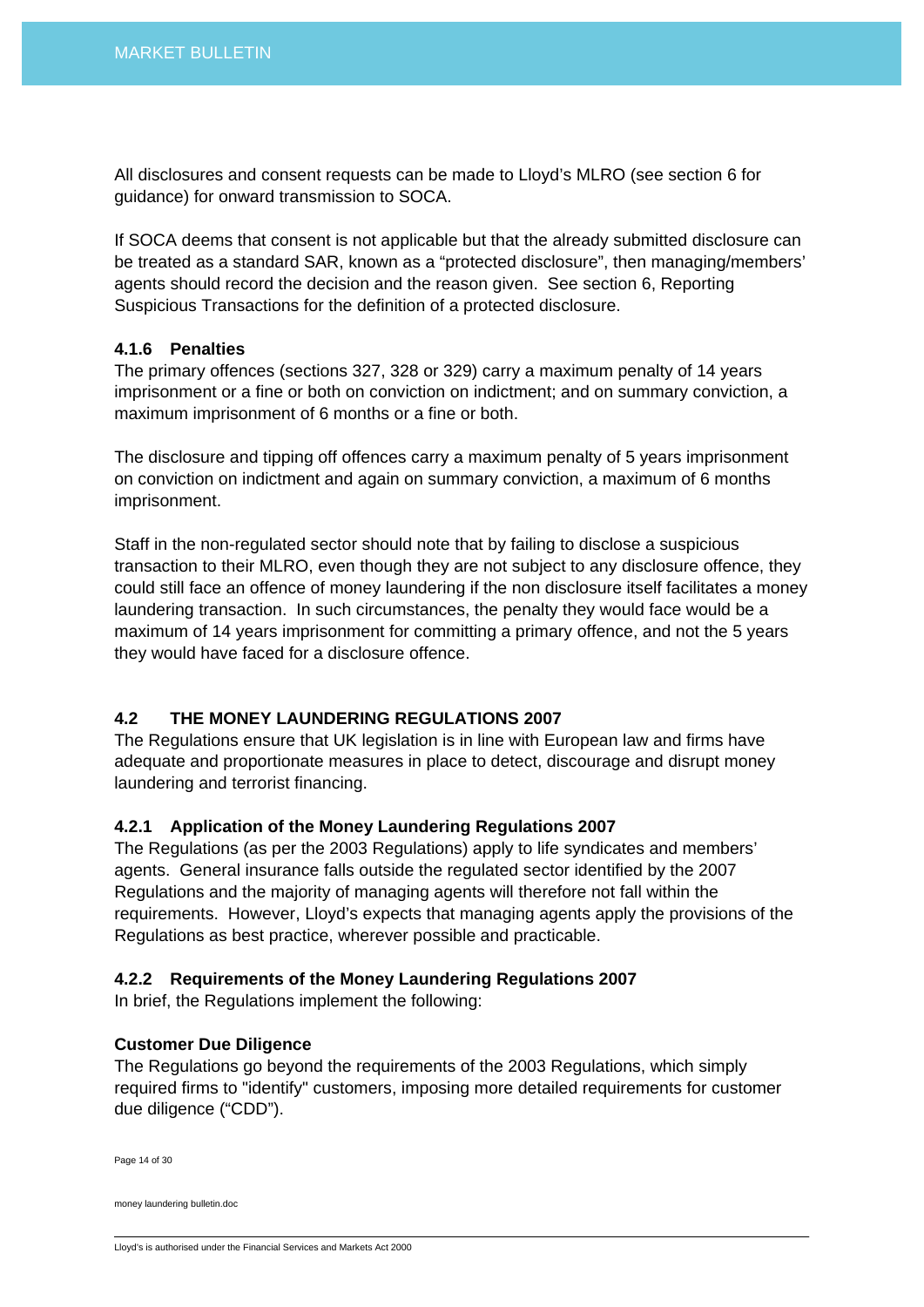CDD requires firms not only to verify the identity of the customer on the basis of reliable and independent documentation but also where applicable to identify and verify the identity of any beneficial owner to obtain information on the purpose and intended nature of the business relationship.

#### **Application of Customer Due Diligence – Risk Based**

The 2003 Regulations required CDD to be applied when "establishing a business relationship" or "carrying out an occasional transaction" where there is doubt about the adequacy or veracity of previously obtained information or where there is a suspicion of money laundering or terrorist financing. The Regulations impose a new requirement to also apply CDD measures to existing customers on a risk based approach. Significantly, the Regulations give firms scope to determine the extent of CDD measures on a risk sensitive basis, depending on the type of customer, business relationship, product or transaction. However, a firm must be able to demonstrate to its supervisory authority that the extent of CDD measures is appropriate in view of the risks of money laundering and terrorist financing.

If designed correctly, an effective risk based approach can be a commercial advantage. Ensuring that the right questions are asked for example, at inception of a policy or payment of a claim and good monitoring is in place to spot potential problems, this may avoid cost implications on remedial action/investigation.

Where CDD measures cannot be complied with, a regulated sector firm (e.g. a members' agent or life syndicate) must ensure that a relationship with the customer is not established, or must terminate the transaction/relationship if already established, and consider reporting the matter to SOCA.

#### **Simplified CDD – for lower risk clients**

The regulations introduce a new concept of "simplified CDD". In fact, under this measure, a firm does not have to apply CDD measures (unless there is suspicion of money laundering or terrorist financing) where there are reasonable grounds for believing that the customer, transaction or product falls within certain categories. These include customers who are credit or financial institutions subject to the requirements of the EU's Third Money Laundering Directive (or a non-EEA institution subject to an equivalent regime), companies listed on a regulated market in an EEA state (or non EEA equivalent) and certain life insurance products. Part II, Sector 7 of the JMLSG Guidance provides more information about the categories of life insurance policies and their risk level. The EU has recently issued a list of non-EU countries whose AML and CTF systems can be considered as equivalent to EU members. The list can be found on HM Treasury's web site. See Appendix 2 for the relevant link.

Page 15 of 30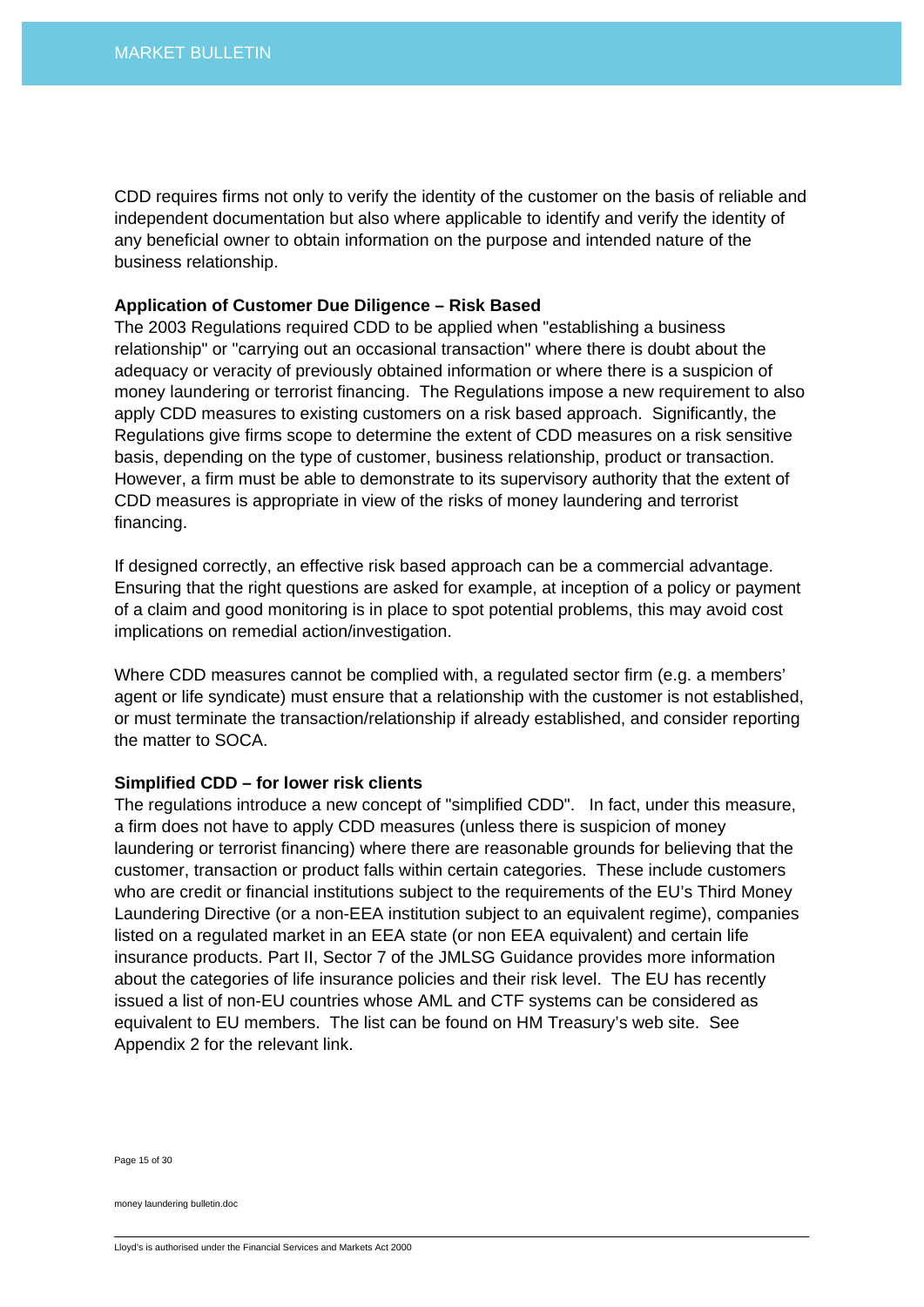**Enhanced CDD – for higher risk clients (including Politically Exposed Persons)** 

The Regulations introduce a further concept of "enhanced CDD" which includes enhanced ongoing monitoring, on a risk-sensitive basis, in any situation where there is a perceived high risk of money laundering and:

- where the customer has not been physically present for identification purposes; or
- in respect of a business relationship or occasional transaction with a politically exposed person ("PEP").

Enhanced due diligence includes measures to obtain supplementary documents, information, data and certification of a customer's identity to mitigate the increased ML risk. Further examples of the measures to apply in these circumstances are set out in the Regulations (Part 2 section 14).

Schedule 2 of the Regulations broadly defines a PEP as someone who holds (or has held in the last year) a prominent public function e.g. heads of state, local government officials with autonomous powers if overseas, members of parliaments, the judiciary, ambassadors etc, which could provide opportunities for making profits from corruption. It also applies to family members and known close associates.

The risk of money laundering with clients who are PEPs may be higher than with other categories, although clearly not all PEPS will be perceived as a threat**.** The Regulation requires firms to:

- Have appropriate risk based procedures to determine whether a customer is a PEP;
- Obtain appropriate senior management approval for establishing or maintaining business relationships with such customers;
- Take reasonable measures to establish the source of wealth and source of funds of such customers;
- Conduct enhanced ongoing monitoring of the business relationship.

The JMLSG Guidance 2007 discusses the PEPs requirements in Part 1, Chapter 5, Section 5.5.

The FSA undertook an exercise in 2006 to assess the systems and controls of a small number of firms, falling within the Wholesale area, in relation to PEPs. In addition to the recommendations above, they noted some additional good practice tips such as:

- Providing PEP-specific training for staff;
- Maintaining PEP account lists (to include if an existing customer becomes a PEP);
- If PEP databases are used, ensure users set correct search parameters and use the most up to date lists, and ensuring that, if a function is outsourced, then up to date lists are used;
- Ensuring that any internal audit reviews consider the PEP risk facing the firm;

Page 16 of 30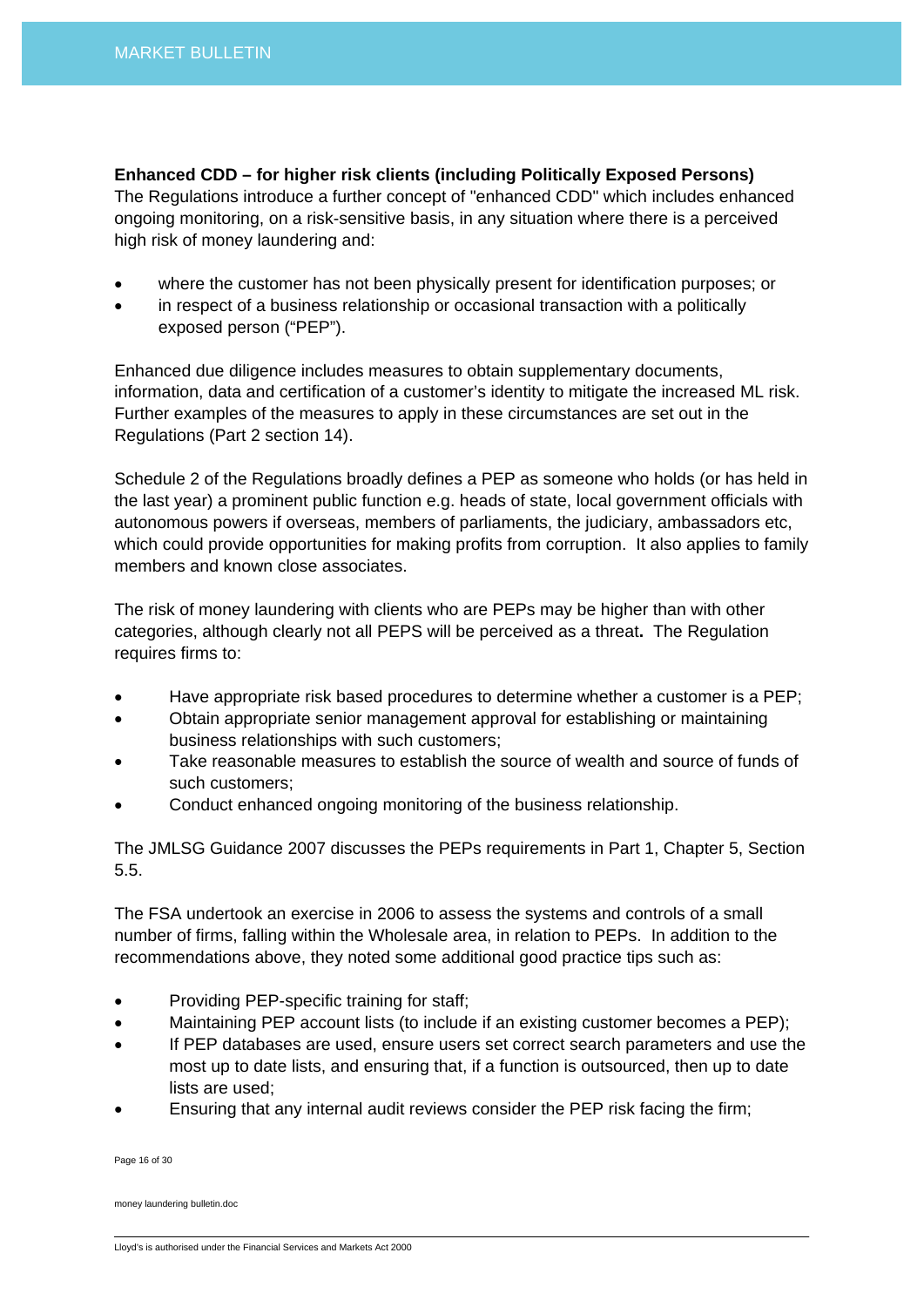• Holding regular forums to discuss systems and controls over PEP risks.

## **4.2.3 Ongoing Monitoring**

Firms must also conduct ongoing monitoring of any established business relationship to ensure that transactions are consistent with the customer's business and risk profile and that data, information and documentation is kept up to date for the purpose of applying CDD measures.

# **4.2.4 Reliance on third parties for CDD**

The Regulations allow firms to rely on certain other third party firms for customer identification and verification (e.g. UK credit/financial institutions authorised by the FSA or accountants and lawyers who are members of the professional supervisory bodies) as long as the third party consents to their evidence being used. Notwithstanding the use of third parties, the firm requesting the CDD remains liable for any failure to apply CDD measures. Section 17 of the Regulations defines the categories of person who may be relied upon.

## **4.2.5 Record keeping, Systems, Internal Reporting Procedures & Training**

The Regulations impose requirements for record keeping, systems, internal reporting procedures and training which are broadly in line with the 2003 Regulations. The JMLSG Guidance provides detailed best practice on compliance with these areas and there is also discussion within this bulletin of these issues at sections 6, 11 and 12.

## **4.2.6 Supervisory Authorities**

The Regulations also clarify the duties that supervisory authorities, such as the FSA, must undertake to ensure that their regulated firms remain compliant with the Regulations. HM Treasury has committed to a post implementation review of the 2007 Regulations to establish whether they are having the intended effect and/or require amendment. The review will be completed by December 2009.

In March 2008 the FSA published a guidance paper entitled "Review of Firms' Implementation of a risk-based approach to anti-money laundering (AML)." The guidance resulted from a survey/review of a selected numbers of firms across the financial services industry. The guidance is posted on the FSA's web site [www.fsa.gov.uk](http://www.fsa.gov.uk/) at the following link: [http://www.fsa.gov.uk/pubs/other/jmlsg\\_guidance.pdf](http://www.fsa.gov.uk/pubs/other/jmlsg_guidance.pdf)

# **4.3. TERRORISM ACT 2000 (TACT)**

TACT prohibits involvement in facilitating, financing, possessing or using funds to finance terrorism, as per section 18 of TACT which states that a "money laundering" offence is committed if a person:

"…*enters into or becomes concerned in an arrangement which facilitates the retention or control by or on behalf of another person of terrorist property by concealment, removal from the jurisdiction, by transfer to nominees or in any other way*".

Page 17 of 30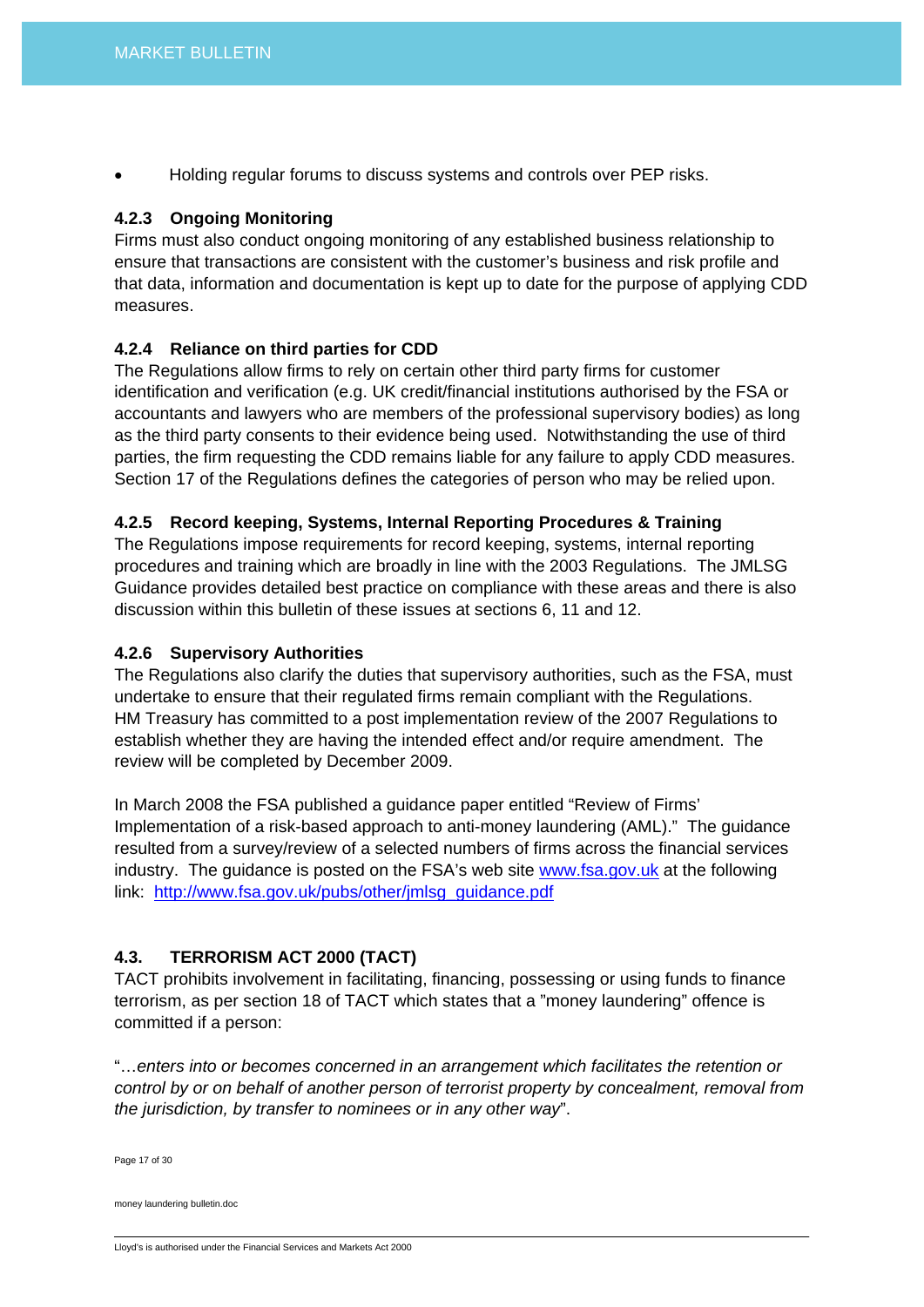This offence is applicable to any person within the UK. It is a defence for a person charged with the above offence to prove that he did not know and had no reasonable cause to suspect that the arrangement related to terrorist property.

The United Nations Security Council imposed anti terrorism measures in 2001 on all states to prevent acts of terrorism worldwide. They serve to deny all forms of financial support for those who participate in terrorist acts, and provide safe havens and support for terrorists; and require governments to share with other governments any information about any groups practising or planning terrorist acts. Consequently, a consolidated list of suspected terrorists is available on HM Treasury's website, whose web address is listed at Appendix 2.

## **4.3.1 Disclosure of Information: Duty**

TACT also imposes a disclosure obligation on a two tier basis, with different obligations applying to the regulated and non-regulated sector. The definition of the regulated sector is the same as under PoCA, and therefore the majority of underwriting agents will fall within the non-regulated sector if conducting general insurance business only. Life syndicates and members' agents will fall under the regulated sector.

Section 19 of TACT sets out the disclosure requirements for the non-regulated sector. There is a general duty on a person to report to the firm's MLRO, as soon as is reasonably practicable, any belief or suspicion that a person has committed an offence under section 18. This duty applies to any person where the information came to his attention in the course of a trade, profession, business or employment and is thus applicable to managing agents.

The legal obligation on the regulated sector to submit suspicious activity reports in relation to terrorism is set out at Section 21A of TACT (as inserted by the Anti-terrorism Crime & Security Act 2001 under Schedule 2, part 3, 5 (2)). A person in the regulated sector commits an offence if he/she knows or suspects or has reasonable grounds for knowing or suspecting that another person has committed an offence under section 18 and that this information came to him/her in the course of a business in the regulated sector. He or she must disclose the information as soon as is reasonably practicable.

#### **4.3.2 Penalties**

Similar to PoCA, the money laundering offence under TACT (section 18) carries a maximum penalty of 14 years imprisonment, whilst the disclosure offences on conviction carry a maximum penalty of 5 years imprisonment.

## **4.4. FSA HANDBOOK PROVISIONS UNDER SYSC 3.2.6**

On 1 March 2006 the FSA replaced its Money Laundering Sourcebook with high-level provisions in its handbook under its SYSC rules. The section for systems and controls in

Page 18 of 30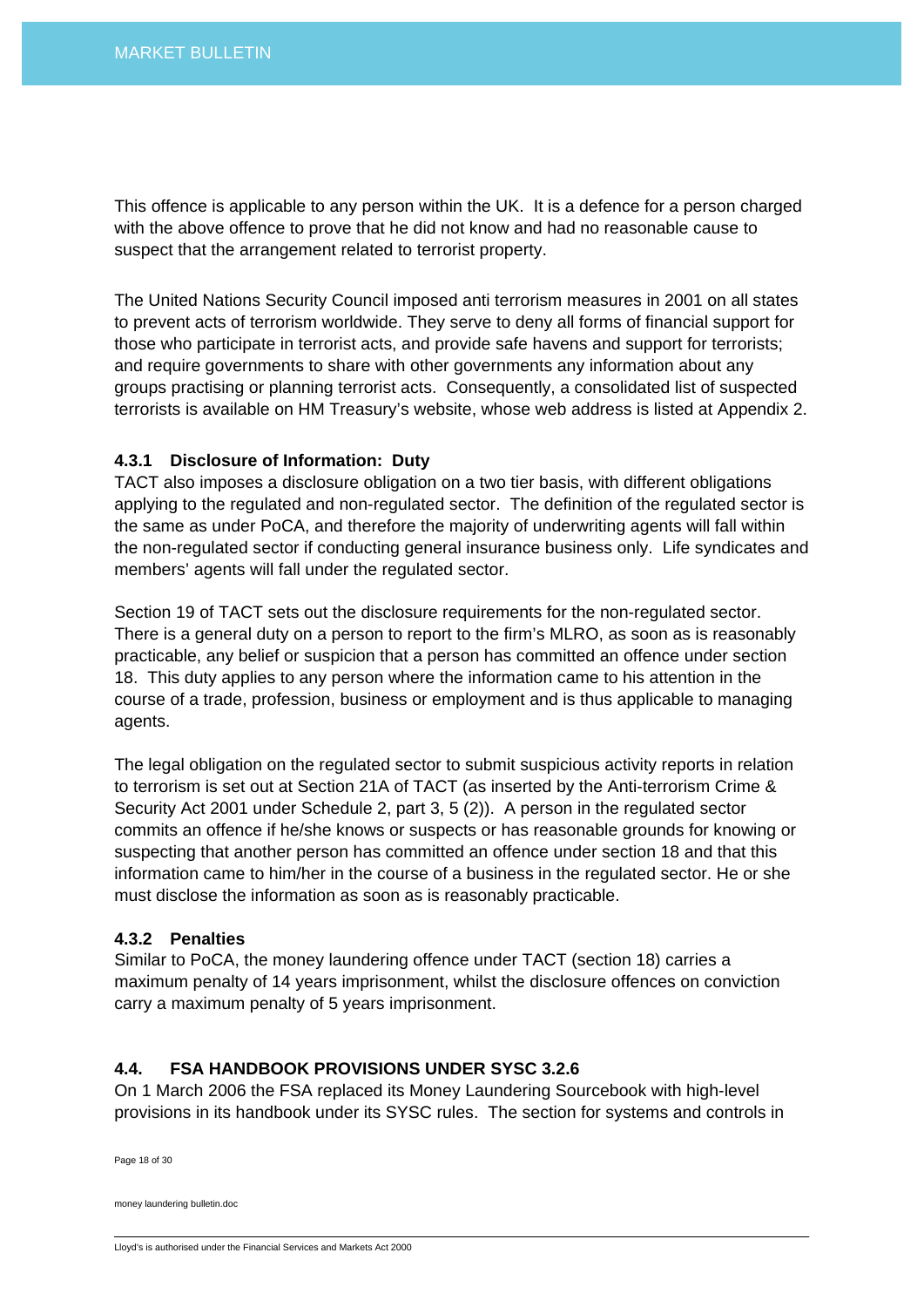relation to compliance, financial crime and money laundering is set out under SYSC rules 3.2.6. SYSC rules 3.2.6A – 3.2.6J are not applicable to all insurance firms but the general provision under SYSC 3.2.6 is, as discussed below.

The provisions reflect the FSA's focus on risk management, systems and controls and the desire to encourage a more flexible, risk-based approach to AML safeguards in firms and to place emphasis on the fact that senior management must take responsibility for implementing AML regimes.

The scope of the SYSC AML requirements is the same as it was for the Money Laundering Sourcebook in that it does not extend to general insurance. Thus for FSA purposes, managing agents are not caught by the SYSC AML requirements in relation to their general insurance business, nor are they caught if they carry out either of the following additional activities:

- Insurance mediation activity in relation to a general insurance contract or pure protection contract;
- Long term insurance business which is outside the Consolidated Life Directive.

They are however subject to the general provision in SYSC 3.2.6 which requires firms to establish and maintain effective systems and controls for countering the risk that the firm might be used to further financial crime.

However, as before, life assurance and the activities of members' agents are additionally caught by SYSC 3.2.6A to 3.2.6J and such entities must comply with the provisions. With regard to general insurance Lloyd's proposes to retain its existing approach, in recognition of the reputational risk of financial crime, and therefore expects managing agents, wherever practicable, to follow all the principles of SYSC's AML requirements.

The SYSC provisions require that firms have systems and controls enabling them to identify, assess, monitor and manage money laundering risk and which are comprehensive and proportionate to the nature, scale and complexity of its activities. These systems should include:

- Training;
- Management Reporting;
- Documentation of risk management policies; and
- Measures to ensure that Money Laundering risk is considered in day to day operations.

Page 19 of 30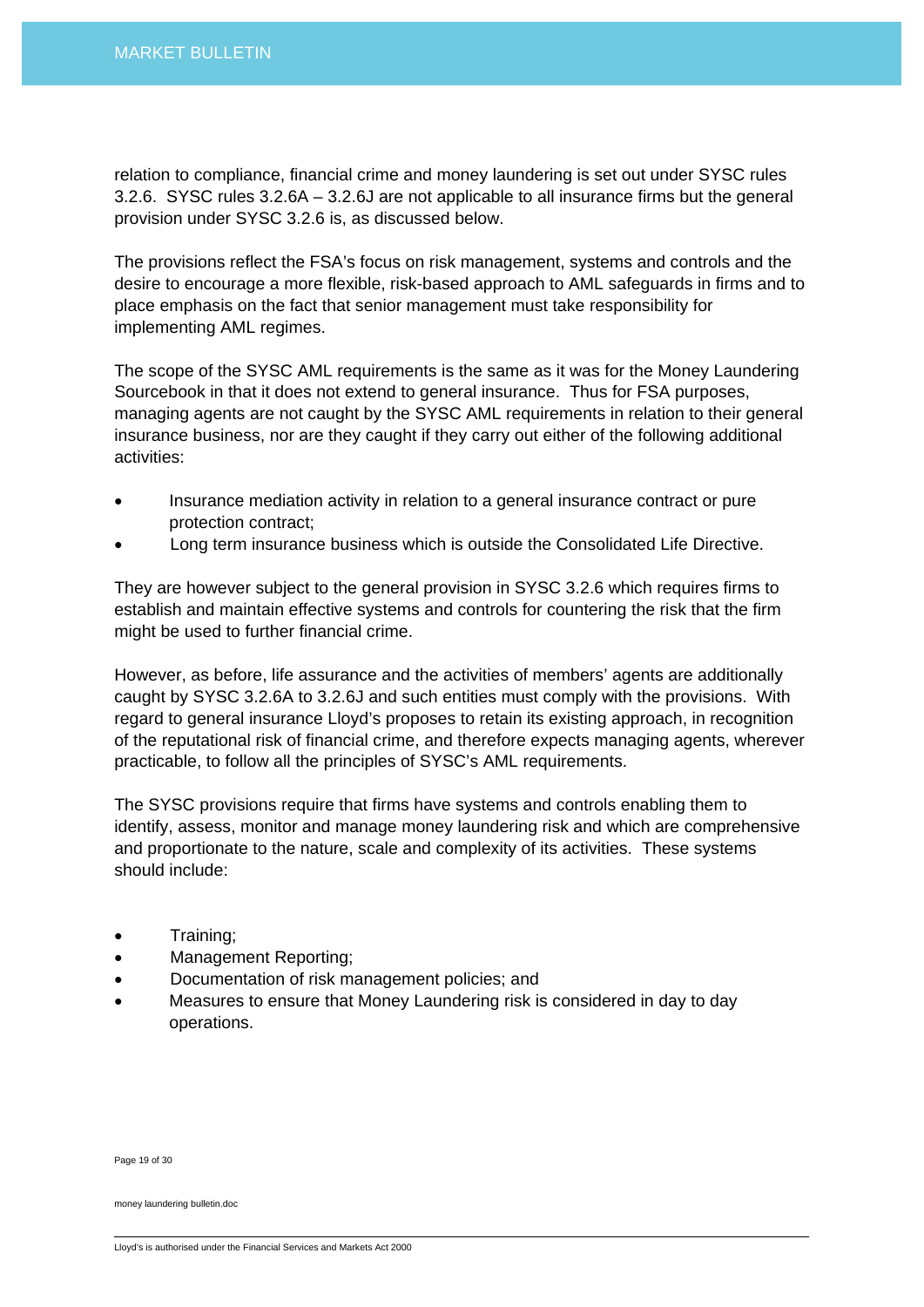**4.5 2007 JOINT MONEY LAUNDERING STEERING GROUP ("JMLSG") GUIDANCE [2](#page-19-0)**  The JMLSG Guidance advises firms on how to meet their legal and regulatory obligations for AML and CTF under the Regulations, PoCA and TACT 2000. Its aim is to promote good practice in countering money laundering and to give practical assistance in interpreting the regulations. The JMLSG Guidance is formally approved by HMT under relevant legislation and is explicitly referred to in the FSA's Handbook. This means that a court or the FSA will take into account whether a firm has followed this guidance.

The Guidance provided by JMLSG is in two parts. The first part  $^3$  $^3$  is generic guidance, whereas part two  $^4$  $^4$  is industry sector specific and sector 7 will be useful reading for life syndicates and members' agents.

It gives firms discretion as to how they comply with AML legislation and regulations and which procedures to implement for this purpose but is not intended to be a checklist of steps to take. Firms and employees are encouraged to take a risk based approach as they carry out their duties within the legal and regulatory framework and maintain systems and procedures which are appropriate and proportionate to the risks identified. The Guidance specifies which statutory and FSA regulatory requirements are mandatory. It also identifies those requirements which must be satisfied but where this may be achieved by a variety of means.

Departure from this guidance and the reason for doing so should be documented and regulated sector firms must be prepared to justify their decision to their supervisory authority.

# **5. MONEY LAUNDERING REPORTING OFFICERS ("MLROs")**

Lloyd's requires each underwriting agent to appoint an MLRO to act as the focal point for all activity relating to money laundering, regardless of whether the underwriting agent is conducting general insurance or regulated business. The MLRO is responsible for implementing effective AML procedures, monitoring compliance with procedures and reporting annually to the Board. FSA approval will be required for MLROs responsible for PoCA regulated sector activities and therefore most managing agents' MLROs will not require approval. However we recognise that most MLROs will hold compliance officer status and have already obtained FSA approval.

It is important that a MLRO has an appropriate level of seniority within the organisation, understands the AML legislation and regulation and has the full support of the Board in carrying out his responsibilities.

Page 20 of 30

money laundering bulletin.doc

Lloyd's is authorised under the Financial Services and Markets Act 2000

<span id="page-19-0"></span><sup>2</sup> <http://www.jmlsg.org.uk/bba/jsp/polopoly.jsp?d=751&a=11454>

<span id="page-19-1"></span><sup>&</sup>lt;sup>3</sup> [http://www.jmlsg.org.uk/content/1/c6/01/14/56/Part\\_I\\_-\\_HMT\\_approved.pdf](http://www.jmlsg.org.uk/content/1/c6/01/14/56/Part_I_-_HMT_approved.pdf)

<span id="page-19-2"></span><sup>4</sup> [http://www.jmlsg.org.uk/content/1/c6/01/14/57/Part\\_II\\_HMT\\_approved.pdf](http://www.jmlsg.org.uk/content/1/c6/01/14/57/Part_II_HMT_approved.pdf)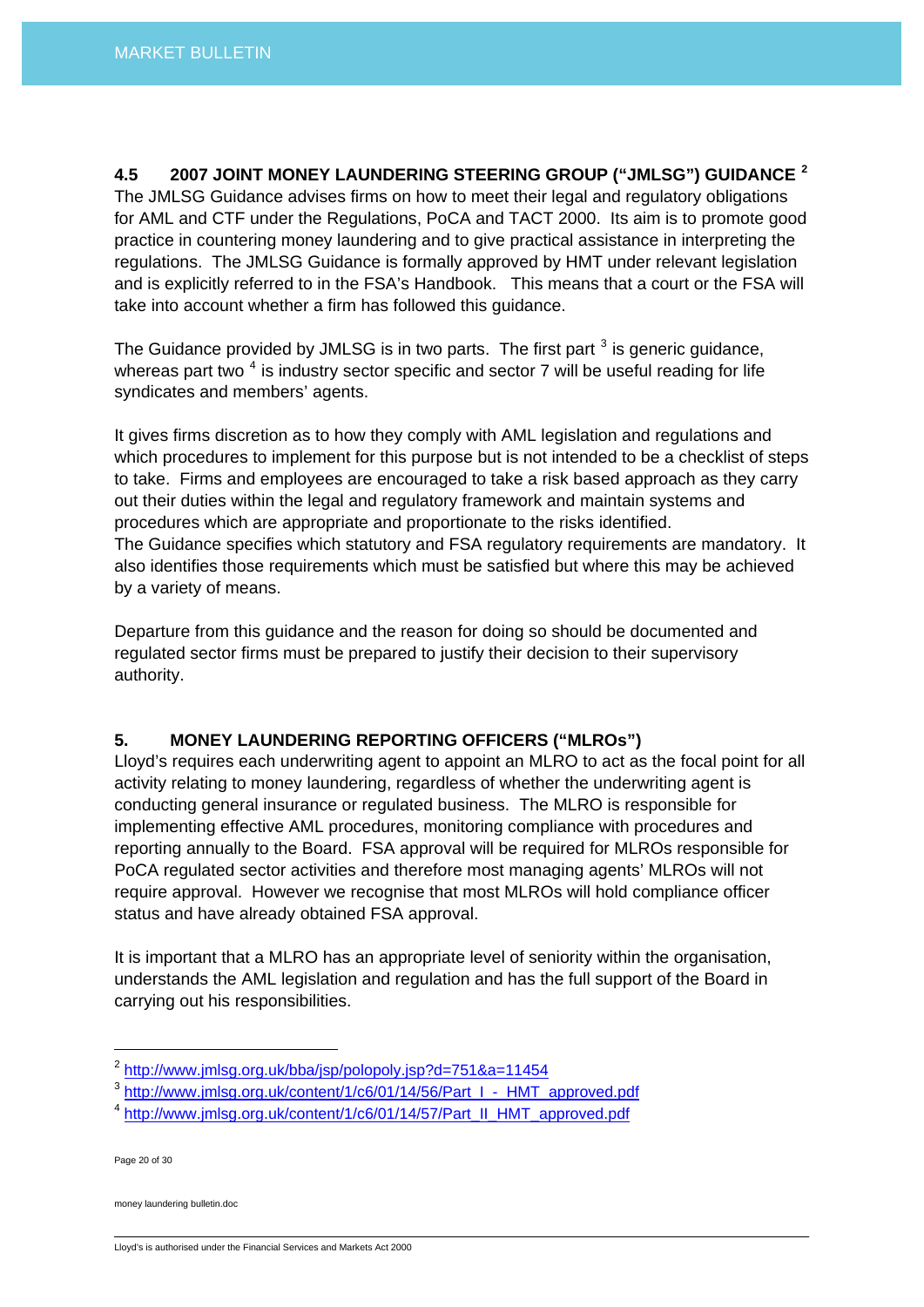# **6**. **REPORTING SUSPICIOUS TRANSACTIONS**

Please note that the requirement to disclose extends to transactions which have been turned away under the legislation or not fully completed due to suspicious circumstances. A disclosure in this situation is known as a "protected disclosure".

A SAR is treated as a protected disclosure under S337 of PoCA if 3 conditions are satisfied, those being that the information/matter disclosed came to the person making the disclosure in the course of his/her trade or profession, business or employment; that the information/matter causes the discloser to know or suspect or have reasonable grounds for knowing or suspecting that another person is involved in money laundering and; that the disclosure is made as soon as practicable.

It is essential that each underwriting agent has in place procedures to ensure that any suspicion or knowledge of money laundering is reported internally to its MLRO and that this information is passed in turn to SOCA (via Lloyd's if appropriate).

Underwriting agents' disclosure requirements should be satisfied by making a report to Lloyd's MLRO, Sean McGovern, who has delegated the function to the International Regulatory Risk team. This can be achieved by reporting directly to Andy Wragg and to [mlro@lloyds.com](mailto:mlro@lloyds.com).

As before (see 4.1.4) a disclosure made via Lloyd's will not constitute a tipping off offence.

Some managing agents have adopted their own internal suspicious transaction reporting forms for employees to complete and return to the MLRO. The following is useful information to capture where possible for submission to Lloyd's or SOCA:

- Subject details, including unique identifiers such as date of birth/NI number/email address/residential address;
- Associated subject's details as above;
- Risk Details description, value, status (e.g. declined);
- Reason for suspicion

In cases where it is decided not to make a disclosure, a file note should be made by the MLRO outlining the reasons for not doing so. It may be that, as time goes by, a succession of more minor issues may arise, which together give sufficient grounds to make a disclosure.

## **7. CLAIMS FRAUD**

If a claim has been declined because it is deemed to have been made fraudulently, there is no requirement to report the transaction as suspicious, although disclosure of fraud to the Police may still be made. If however a claim is suspected of being fraudulent but there is no

Page 21 of 30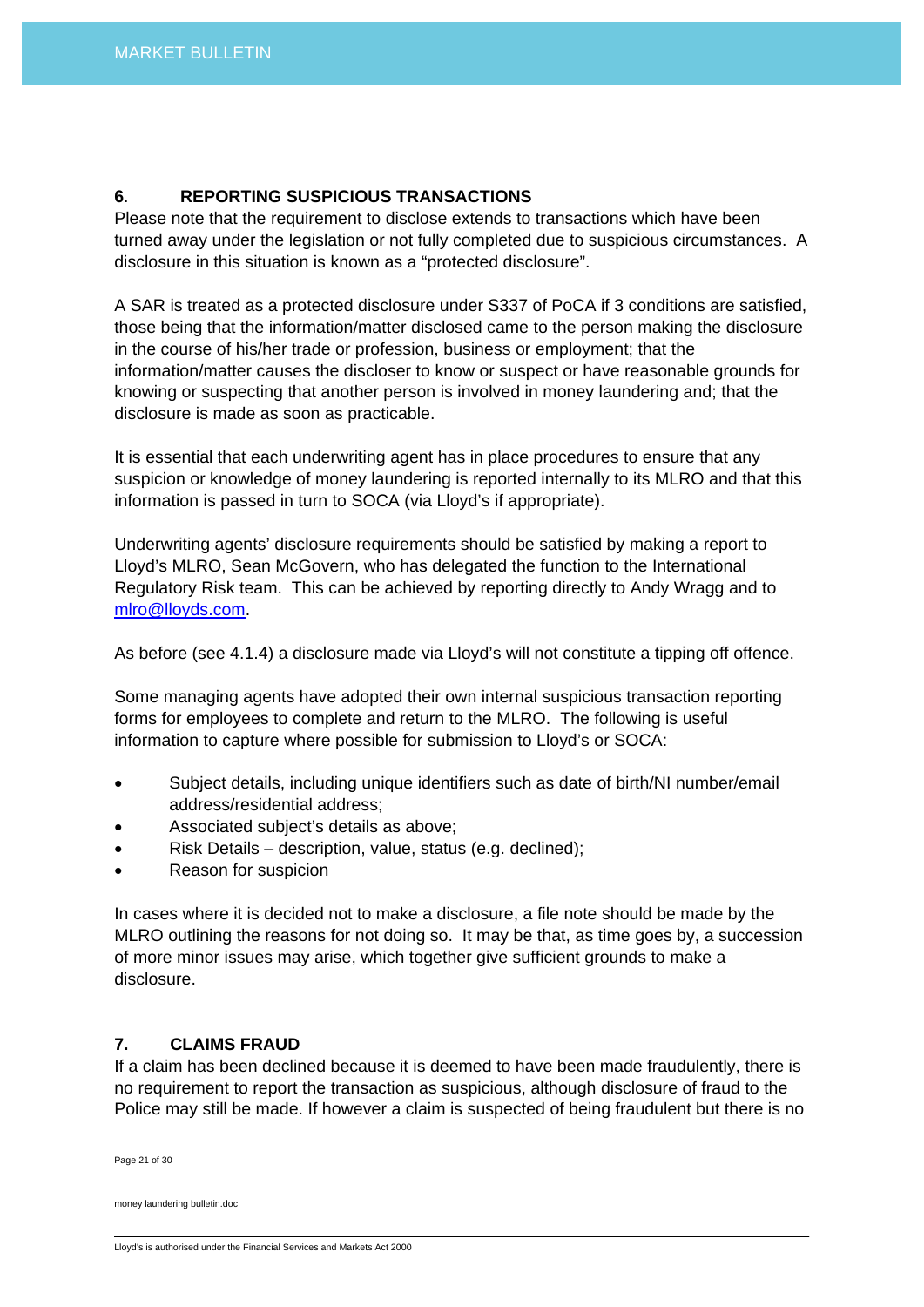evidence to decline it, we have been advised that managing agents should request consent from SOCA to pay it.

## **8. LLOYD'S INVOLVEMENT IN REPORTING SARS**

SOCA and the FSA have confirmed that the current reporting framework, where Lloyd's submits SARs to SOCA on behalf of the Lloyd's market, is effective and adds value. However Lloyd's and managing/members' agents are responsible to ensure that PoCA reporting obligations are fulfilled.

Managing/members' agents are at liberty to report SARs directly to SOCA without Lloyd's intervention. Lloyd's involvement does however maintain standards and allows trends to be recorded by Lloyd's, which assist in training. It should be recognised that a small element of risk exists in the current reporting structure whereby managing/members' agents should be mindful of reliance on a third party, e.g. Lloyd's, to report on a timely and comprehensive basis, particularly where a consent request has been made and the possibility (albeit unlikely) of failure by Lloyd's to report.

Lloyd's does not filter or alter any referrals made to it by managing/members' agents, but reports them in a timely manner to SOCA based on the agent's decision to report. Lloyd's also reports SARs and consent requests within the required timescales and ensures that agents are aware of the reasons why consent requests are not applicable, or of other comments from SOCA, so that this information can be recorded by the agent as part of its AML controls.

As mentioned under Section 4.1.4, a disclosure by the non-regulated sector (Managing Agents) to Lloyd's for the purposes of reporting a suspicious transaction to SOCA will not constitute tipping off.

Lloyd's is able to facilitate discussions with SOCA to allow managing/members' agents to be guided on the quality of information provided for the purposes of making SARs and also provide any feedback.

Lloyd's has previously invited the Money Laundering Investigation Unit of the City of London Police to present feedback to the Lloyd's market on the type of investigations it carries out as a result of SARs and will continue to provide a regular forum for such events. The Regulations have made it a requirement that the public sector publish statistics on the effectiveness of SARs and feed back to the financial sector on threats and vulnerabilities of money laundering and terrorist financing and on the SARs themselves.

# **9. RECOGNISING SUSPICIOUS TRANSACTIONS**

We have set out below factors which may give rise to a suspicion. This list is not exhaustive and some examples may not be appropriate to certain sectors or classes of business.

Page 22 of 30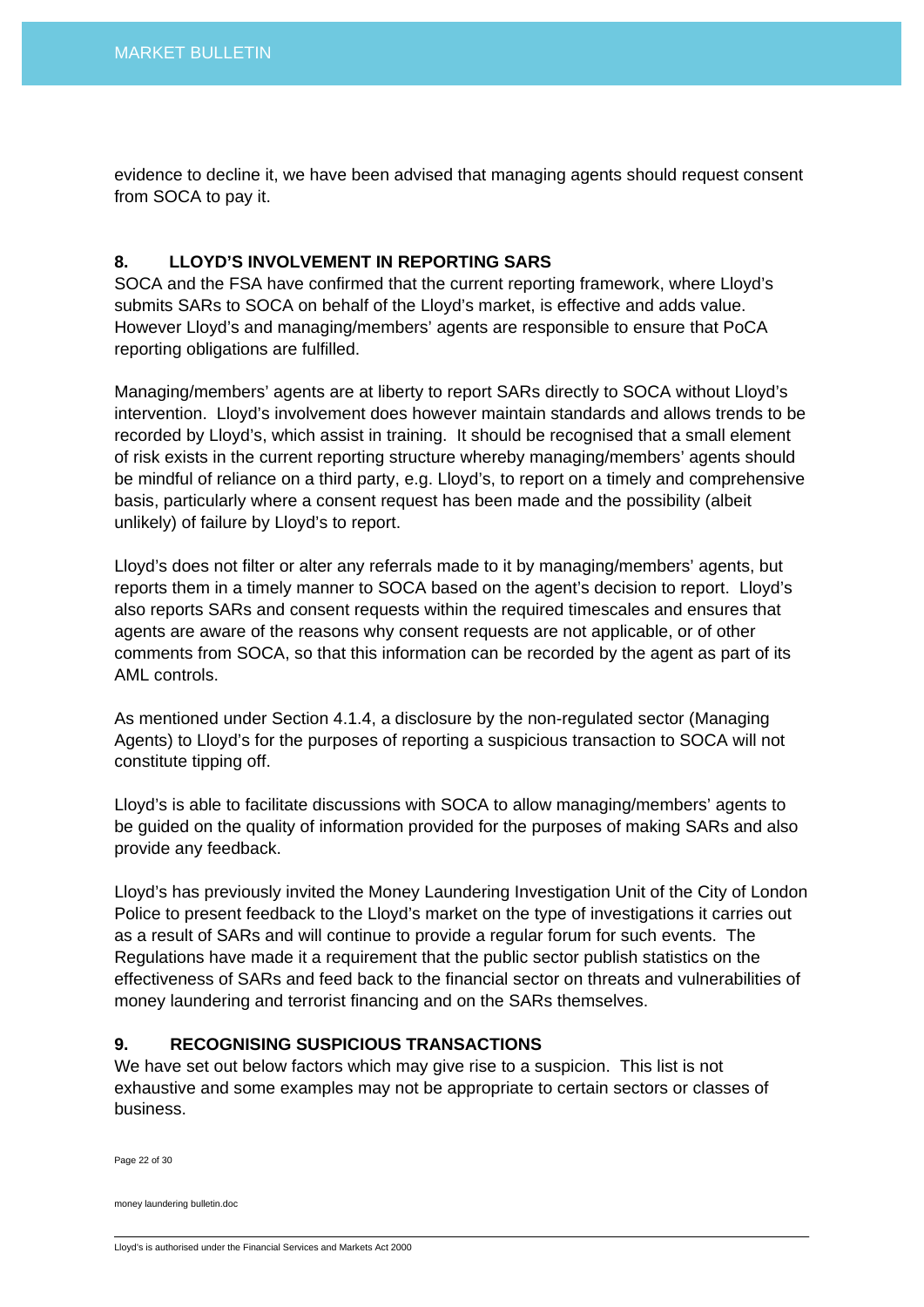In conducting a money laundering risk analysis we would recommend that underwriting agents consider the Money Laundering and Terrorist Financing Typologies published by the Financial Action Task Force ("FATF"). (See Appendix 2)

## **9.1 New Business**

The following situations may generate a suspicion about a new client:

- Difficulties and delays in obtaining copies of accounts or other documents of incorporation, where required, about a new corporate/trust client.
- Reluctance to provide any information or provision of information in general or about the ownership of a risk which is difficult for the underwriting agent to verify.
- Numerous use of offshore accounts, companies/structures in circumstances where the client's needs do not support such economic requirements.
- No discernible reason for seeking the insurance in question, e.g. clients whose requirements are not in the normal pattern of business or the insurance requested.
- Transactions involving third parties, whose involvement becomes apparent at a later stage.
- The client shows no interest in the performance /general terms of his policy but is interested in the early cancellation of the contract.
- Transactions which have no apparent purpose, make no obvious economic sense and appear unrealistic, illegal or unethical.
- A request to insure goods, assets etc, in transit to or situated in countries where terrorism, the production of drugs, drug trafficking or an organised criminal activity may be prevalent or which are the subject of Financial Action Task Force warning notices or on their Non Cooperative Countries and Territories list or on the Transparency International Corruption Perceptions List (see Appendix 2).

## **9.2 Payment**

Large and unusual payments (including insurance premiums and injections of new money into a member's funds at Lloyd's ("FAL") may indicate that further due diligence is required, such as:

The client purchases policies for an amount which is considered to be beyond his apparent means.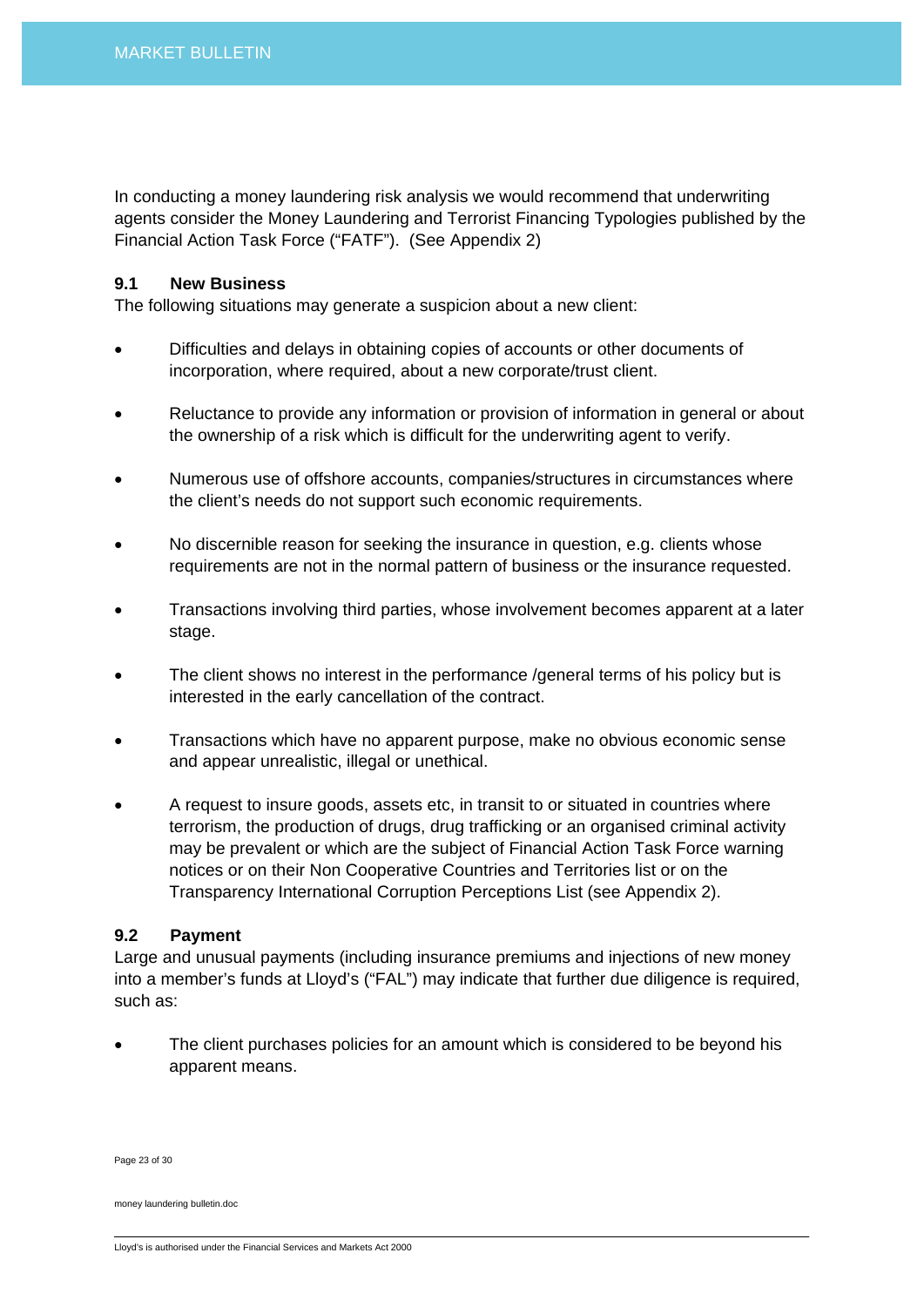- Overpayment of premium / new money into FAL, with a request to pay the excess to a third party <sup>[5](#page-23-0)</sup> or in a foreign currency.
- Attempts to use a third party cheque when purchasing a policy or payment in cash when the type of business transaction in question would normally be handled by cheques, credit or debit cards or other methods of payment.

## **9.3 Intermediaries/Brokers**

There are many reasons for a client to use an intermediary and for underwriters to deal via intermediaries. The use of intermediaries does however introduce further parties into the transaction, thus increasing opacity and making it possible that the customer's identity and activities are unclear to the insurer. It is therefore important that underwriting agents understand how business is being procured, including the identity of all intermediaries in the placing chain. The following situations may give rise to suspicions and may warrant further enquiry:

- Unnecessarily complex placing chains.
- Excessive commission paid to an intermediary or the involvement of an intermediary whose role appears superfluous.
- The overseas intermediary is based in a jurisdiction which has ineffective, poorly enforced or no money laundering legislation.
- Results of an audit which reveals premium financing arrangements between insureds and intermediaries, which may obscure source of funds or large unusual cash payments.

## **9.4 Abnormal transactions**

- Money passing through a number of different persons and entities may introduce numerous layers to a transaction to create opacity and disguise the source of funds.
- Assignment of a policy to an apparently unrelated third party.
- Early cancellation of policies in circumstances which appear unusual or occur for no apparent reason.
- Cancellation of the policy and a request for the refund to be paid to a third party.

Page 24 of 30

 $\overline{a}$ 

<span id="page-23-0"></span><sup>&</sup>lt;sup>5</sup> Lloyd's Market Services ("MS") operates its own restrictions concerning third party payments from FAL. In addition, any existing Member providing **directly** to MS notification of a change of bank account details, for instance in respect of interest or dividend payments, must provide copy evidence that the bank account and beneficiary account name correspond to that of the Member i.e. provision of a copy paying-in slip.

Lloyd's is authorised under the Financial Services and Markets Act 2000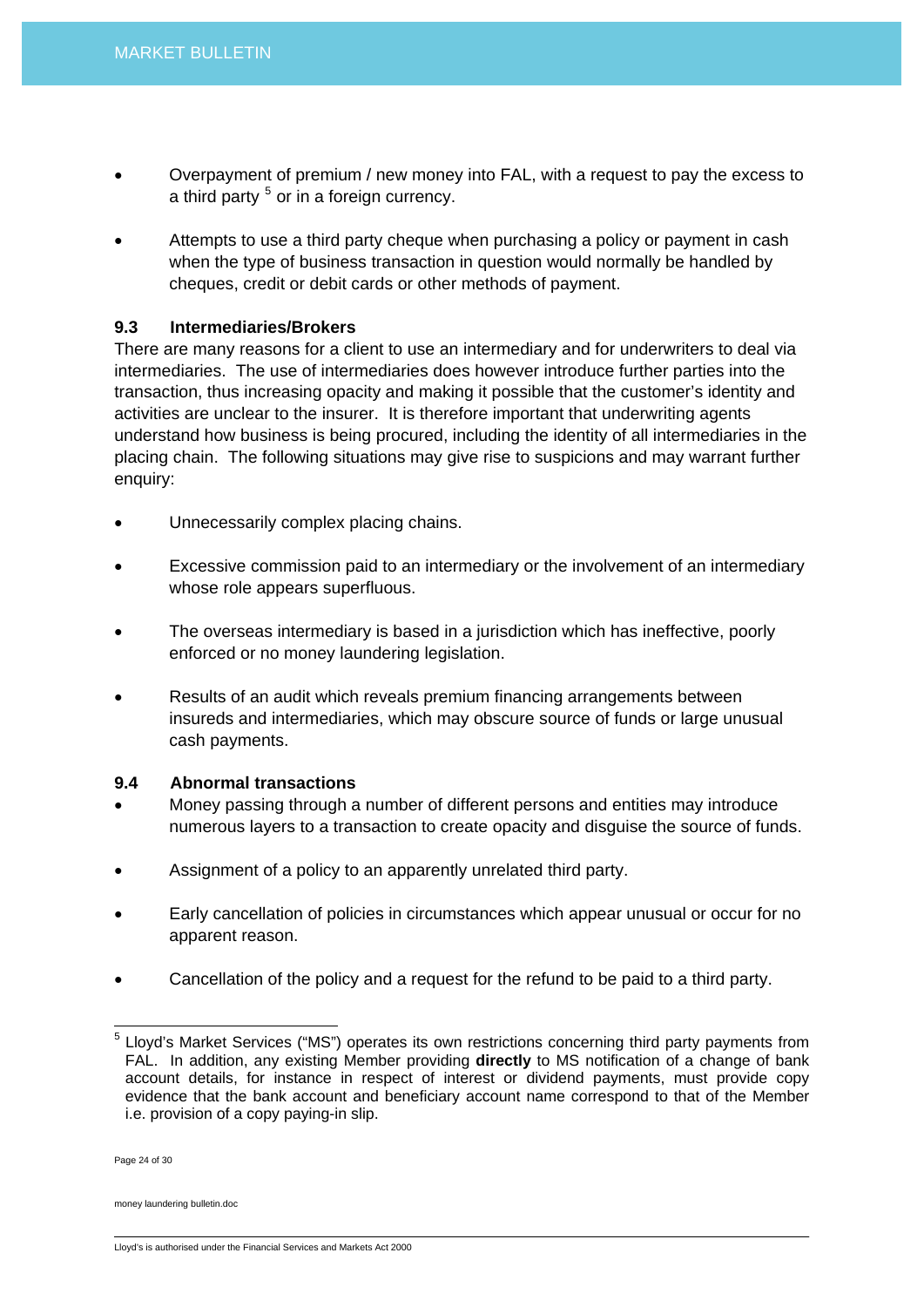- Transactions not in keeping with the normal practice in the class of business to which they relate, e.g. due to nature, size, frequency etc.
- For personal lines business, a number of policies taken out by the same insured for relatively small premiums (normally paid with cash) which are then quickly cancelled, possibly with the return premium requested to be paid to a third party.

## **9.5 Claims**

The claims process could be used in the layering and/or integration stage of the money laundering process. The following situations may give rise to suspicions in this context.

- Claims requested to be paid to persons other than the insured.
- For personal lines sector, apparently legitimate claims that occur with abnormal regularity e.g. regular small claims within the premium limit from the same insured or intermediary.
- A change of ownership/assignment of the policy just prior to a loss occurring.
- Abnormal loss ratios for the class of risk bound under a binding authority, especially where the intermediary has claims settling authority (possible evidence of claims being fabricated and reported to underwriters, or under-reporting of claims where the intermediary is acting as unauthorised insurer, or even not paying claims).
- Claims investigations which uncover evidence of other suspicious activity independent of the claim. For example, the claims investigator might discover that the claimant enjoys a lifestyle which is beyond his apparent financial means or that the insured has not been paying tax or even national insurance income.

# **10. WRITTEN PROCEDURES TO COMBAT MONEY LAUNDERING**

All underwriting agents should adopt written procedures to cover the following:

- Recognition and reporting of suspicious transactions;
- Staff training and awareness; and
- Record keeping.

In order to devise a suitable policy, underwriting agents should identify and record their own business risks by assessing:

- The risks posed by the products they offer;
- The channels through which business is conducted; and
- The countries in which business is done.

Page 25 of 30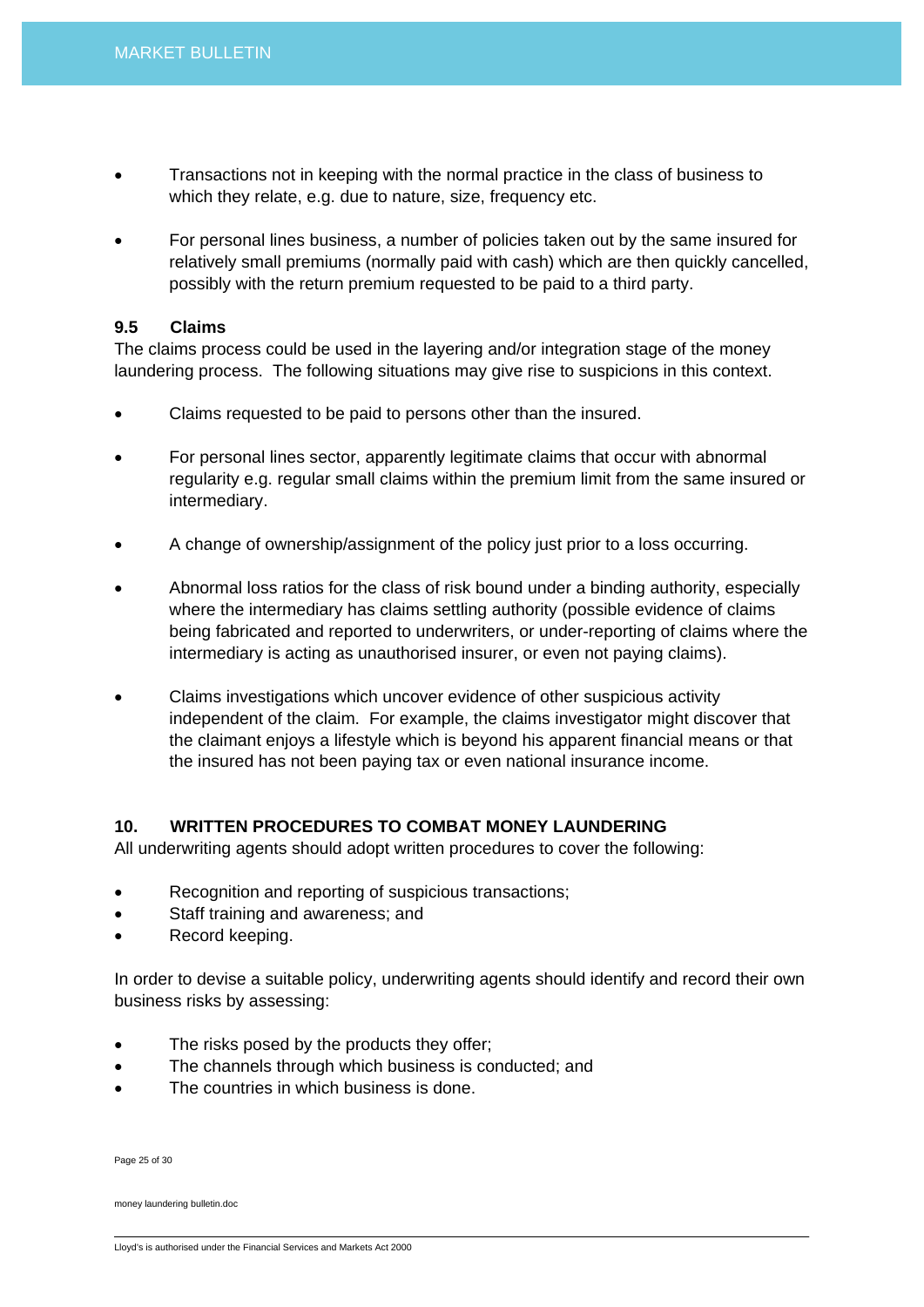A firm should also review its internal money laundering procedures but particularly in relation to:

- Assessing the extent of operational changes and their ML impact, if any;
- Ensuring recommendations from any previous reviews are implemented;
- Reviewing the level of understanding of, and compliance with, training issued to staff;
- Providing further enhancements to ML procedures if required.

# **11. STAFF TRAINING AND AWARENESS**

Managing/members' agents should have appropriate ongoing training to ensure that relevant staff are aware of the basic requirements of the law and the firm's own internal policies to identify and deal with suspicious transactions. The training should be aimed at improving staff understanding and awareness of money laundering and to emphasise their individual responsibilities under AML legislation.

Training should be provided as often as necessary to address movement of employees within the firm and staff turnover and it is recommended that this should occur as a minimum every 2 years. The method of delivery of training and information is not set and will vary according to the size of the agent and the nature of its operation.

Some firms have adopted desk based E-Learning on AML training which can be tailored to different business sectors.

Underwriting agents should ensure that all training and provision of information to staff is properly documented and records retained.

# **12. RECORD KEEPING REQUIREMENTS**

Records must be retained for 5 years from the date on which the transaction was completed or declined. This is an essential component of the audit trail process. If law enforcement agencies investigating a money laundering case cannot link criminal funds passing through the financial systems with the original criminal money, confiscation of the laundered funds and prosecutions may be difficult.

# **13. STATISTICS**

We have listed some statistics relating to the type of suspicious transactions reported to Lloyd's, which might assist underwriting agents in identifying areas of their business which are vulnerable to money laundering.

In 2006 and 2007, 130 SOCA referrals were made by Lloyd's MLRO. Of these, 105 referrals were referred by market participants and the statistics for these are as follows.

Page 26 of 30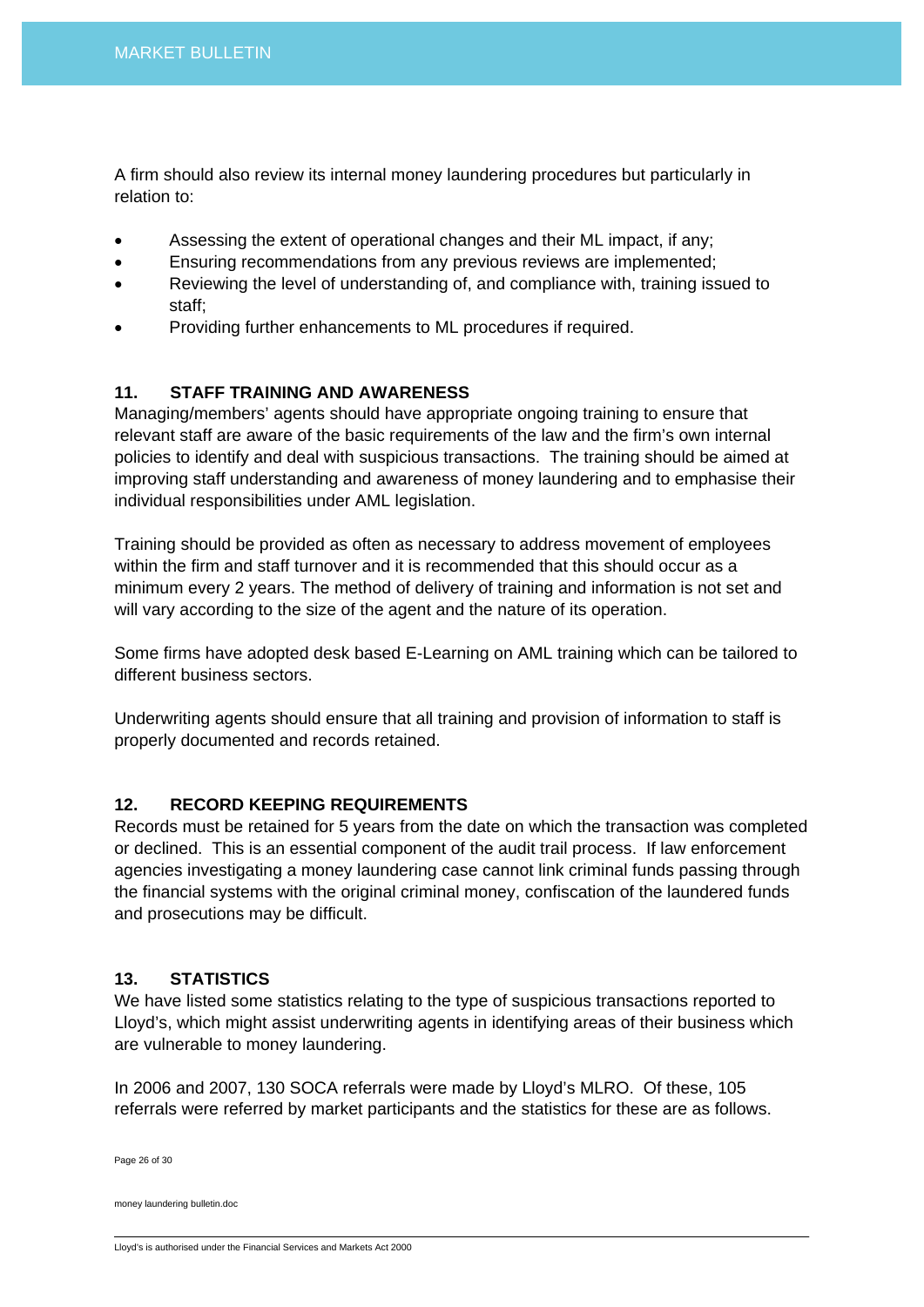- 9% of referrals related to reinsurance coverage, specifically suspicions about the reinsured such as premium concerns, doubts of authenticity and handling of claims.
- 65% of cases related to specie/fine art coverage including vault insurance or goods in transit, e.g. storage of cash, precious metals, copper, selenium and coverage of fine art/gemstones. This figure has been broken down as follows:
	- o Over-inflated value of goods 32%
	- o Ownership doubts 10%
	- o Doubts over existence of the property 9%
	- o Coverage being requested to secure a line of credit 14%
- 4% of referrals were about concerns over the location of the risk.
- 12% of referrals were over doubts of the bone fides of the insured.
- 10% of cases related to other matters, including theft by third party intermediaries, bogus and suspicious claims, tax evasion and concerns over return premiums.

It is stressed that this is not an exhaustive list, nor definitive guidance concerning the matters which warrant referral.

If you have any questions on this guidance please contact Andy Wragg on 020 7327 6387 or at [andy.wragg@lloyds.com](mailto:andy.wragg@lloyds.com) or Rachael Connor on 020 7327 6380 or at [rachael.connor@lloyds.com](mailto:rachael.connor@lloyds.com)

Page 27 of 30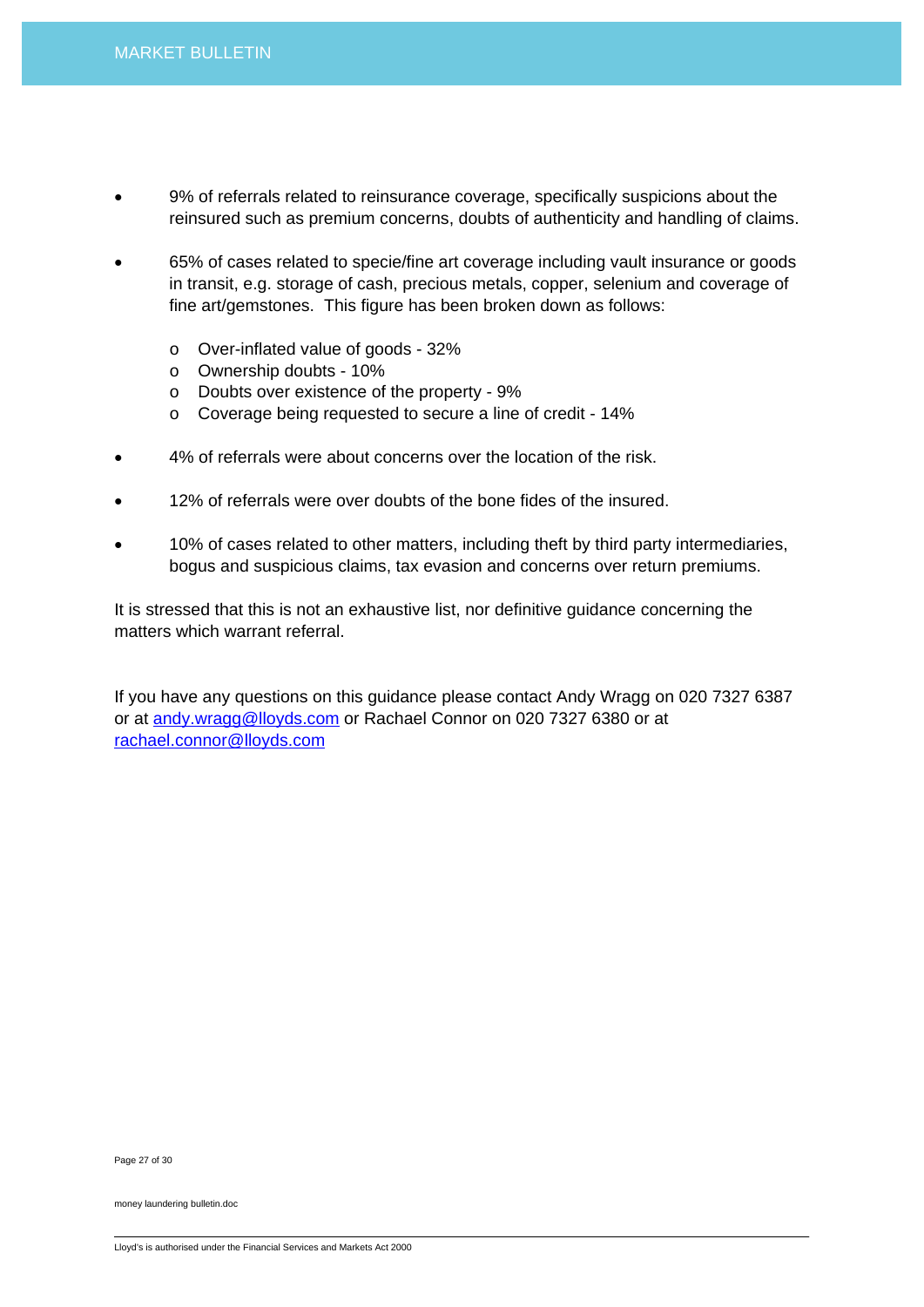#### **APPENDIX 2**

#### **SOURCES OF INFORMATION ON MONEY LAUNDERING**

**Financial Action Task Force on Money Laundering (FATF)**  FATF/GAFI 2, rue André Pascal 75775 Paris Cedex 16 France Website: [http://www.fatf-gafi.org](http://www.fatf-gafi.org/)

The FATF is an inter-governmental body whose purpose is the development and promotion of policies, both at national and international levels, to combat money laundering. This website has links to the FATF's 40 recommendations and 9 Special recommendations document, which consists of evaluation reports, assessing a country's compliance with AML regimes.

On 28 February 2008, FATF issued a statement regarding concerns over the AML/CTF policies of 6 territories. This statement is available at: [http://www.fatf](http://www.fatf-gafi.org/dataoecd/16/26/40181037.pdf)[gafi.org/dataoecd/16/26/40181037.pdf](http://www.fatf-gafi.org/dataoecd/16/26/40181037.pdf)

### **Financial Crimes Enforcement Network (FinCEN)**

Website: [http://www.fincen.gov](http://www.fincen.gov/)

FinCEN is part of the US Department of the Treasury and is a network to share information to combat money laundering internationally and domestically.

## **The Financial Services Authority (FSA)**

25 The North Colonnade Canary Wharf London E4 5HS Website: [http://www.fsa.gov.uk](http://www.fsa.gov.uk/)

A link to the SYSC requirements can be found at:

<http://fsahandbook.info/FSA/html/handbook/SYSC/3/2>

Page 28 of 30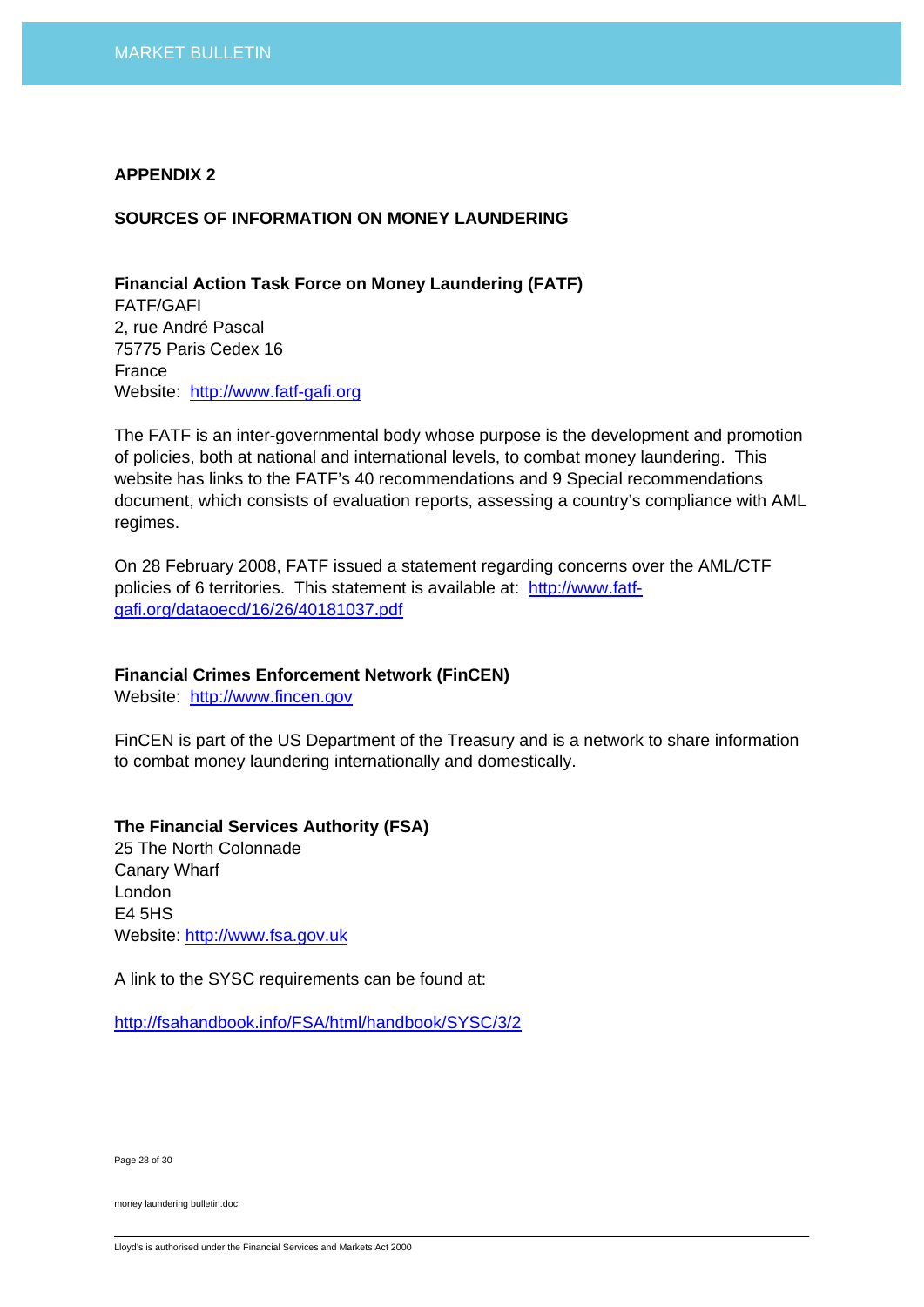#### **HM Treasury**

The Correspondence & Enquiry Unit 2/W1 HM Treasury 1 Horse Guards Road London SW1A 2HQ Website: [http://www.hm-treasury.gov.uk](http://www.hm-treasury.gov.uk/)

The link to those non-EU countries considered by the EU to have AML and CTF systems equivalent to EU members can be found at:

[http://www.hm-](http://www.hm-treasury.gov.uk/documents/financial_services/money/fin_crime_equivalence.cfm)

[treasury.gov.uk/documents/financial\\_services/money/fin\\_crime\\_equivalence.cfm](http://www.hm-treasury.gov.uk/documents/financial_services/money/fin_crime_equivalence.cfm)

## **Lloyd's**

Contact details for Lloyd's MLRO are as follows:

## **Sean McGovern**

| Telephone: | 020 7327 6142   |
|------------|-----------------|
| Facsimile: | 020 7327 5414   |
| Email:     | mlro@lloyds.com |

## **For reporting:**

## **Andy Wragg**

| 020 7327 6387   |
|-----------------|
| 020 7327 5988   |
| mlro@lloyds.com |
|                 |

**The International Association of Insurance Supervisors (IAIS)** 

Website: [http://www.iaisweb.org](http://www.iaisweb.org/)

The IAIS represents insurance supervisory authorities of 180 jurisdictions and has published some useful guidance on anti-money laundering issues.

**Joint Money Laundering Steering Group (JMLSG)** 

Pinners Hall 105-108 Broad Street London EC2N 1EX Website: [http://www.jmlsg.org.uk](http://www.jmlsg.org.uk/)

Page 29 of 30